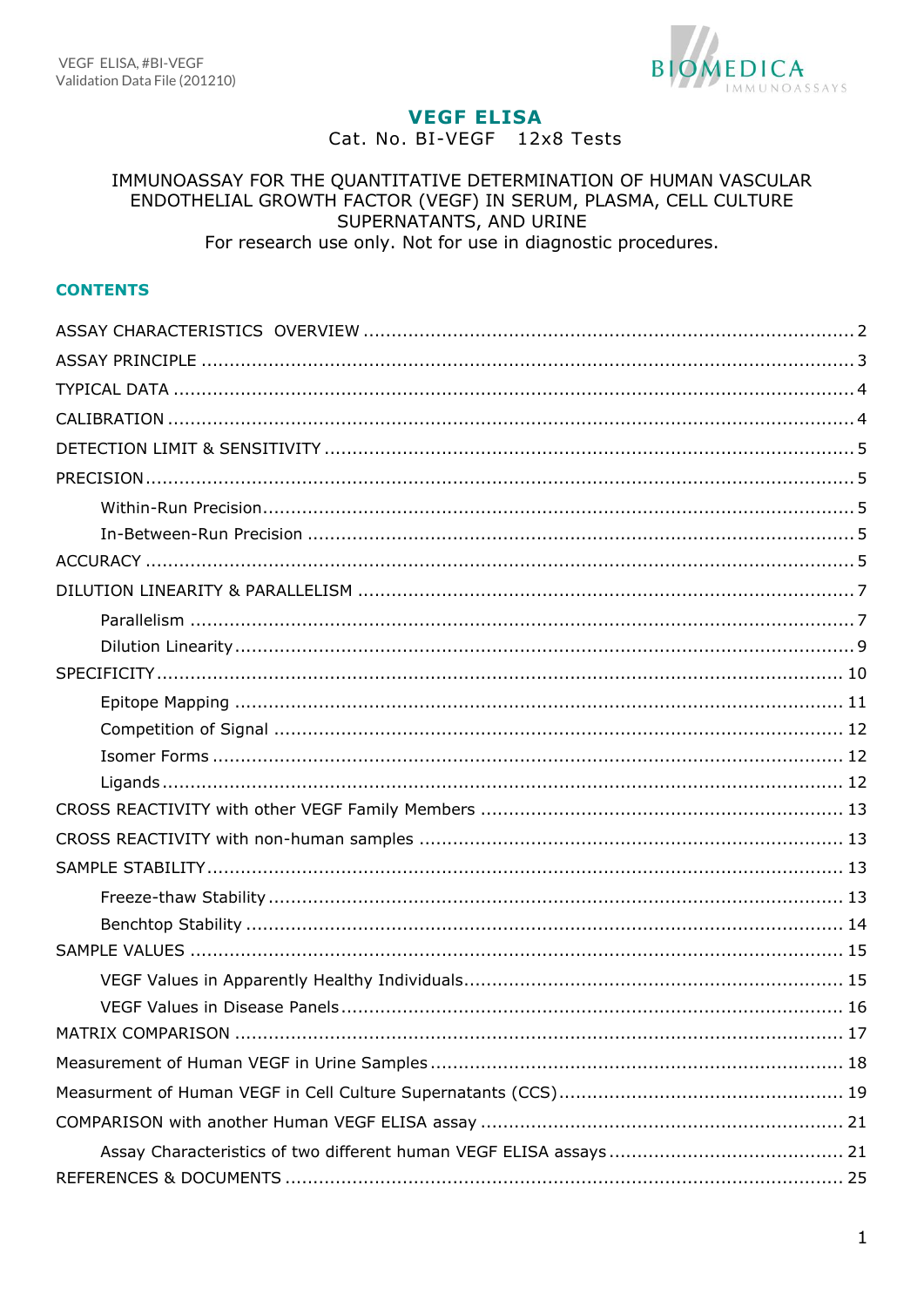

## <span id="page-1-0"></span>**ASSAY CHARACTERISTICS OVERVIEW**

| <b>Method</b>                     | Sandwich ELISA, HRP/TMB, 12x8-well detachable strips                                                                                            |                |  |                                |                     |          |              |  |
|-----------------------------------|-------------------------------------------------------------------------------------------------------------------------------------------------|----------------|--|--------------------------------|---------------------|----------|--------------|--|
| <b>Sample type(s)</b>             | Serum, EDTA plasma, citrate plasma, cell culture supernatants,<br>urine                                                                         |                |  |                                |                     |          |              |  |
| <b>Sample volume</b>              | 10 µl sample / well                                                                                                                             |                |  |                                |                     |          |              |  |
| <b>Standard range</b>             | 0 - 2000 pg/ml (0 / 31.25 / 62.5/ 125 / 250/ 500 / 1000 / 2000)                                                                                 |                |  |                                |                     |          |              |  |
| <b>Sensitivity</b>                | LOD: 2.5 pg/ml; LLOQ: 15.6 pg/ml<br>(measurable concentrations in serum AND plasma samples)                                                     |                |  |                                |                     |          |              |  |
| <b>Assay time</b>                 | 2 h / 1 h / 1 h / 30 min                                                                                                                        |                |  |                                |                     |          |              |  |
|                                   |                                                                                                                                                 | n              |  |                                | <b>Average % CV</b> |          |              |  |
| <b>Precision</b>                  | <b>Within-run</b>                                                                                                                               | 3              |  |                                |                     | $\leq$ 3 |              |  |
|                                   | In-between-<br>run                                                                                                                              | 3              |  |                                |                     | $\leq 6$ |              |  |
|                                   |                                                                                                                                                 | $\mathbf n$    |  |                                | Average % recovery  |          |              |  |
|                                   |                                                                                                                                                 |                |  | $+500$ pg/ml                   |                     |          | $+250$ pg/ml |  |
| <b>Accuracy</b>                   | <b>Serum</b>                                                                                                                                    | 6              |  | 94                             |                     | 94       |              |  |
| (Spike/Recovery<br>of recombinant | <b>EDTA plasma</b>                                                                                                                              | 6              |  | 102                            |                     | 92       |              |  |
| human VEGF)                       | Citrate plasma                                                                                                                                  | $\overline{2}$ |  | 105                            |                     | 92       |              |  |
|                                   | <b>Cell culture</b>                                                                                                                             | $\overline{2}$ |  | 105                            |                     | 92       |              |  |
|                                   | <b>Urine</b>                                                                                                                                    | 6              |  | 119                            |                     | n.d.     |              |  |
|                                   |                                                                                                                                                 |                |  | Average % of expected dilution |                     |          |              |  |
|                                   |                                                                                                                                                 | n              |  | $1 + 1$                        | $1 + 3$             |          | $1+7$        |  |
| <b>Parallelism of</b>             | <b>Serum</b>                                                                                                                                    | 6              |  | 108                            | 110                 |          | 109          |  |
| endogenous                        | <b>EDTA plasma</b>                                                                                                                              | 5              |  | 108                            | 107                 |          | 100          |  |
| human VEGF                        | Citrate plasma                                                                                                                                  | 2              |  | 103                            | 91                  |          | 90           |  |
|                                   | <b>Cell culture</b>                                                                                                                             | $\overline{2}$ |  | 93                             | 109                 |          | 114          |  |
|                                   | <b>Urine</b>                                                                                                                                    | 6              |  | 85                             | n.d.                |          | n.d.         |  |
| <b>Specificity</b>                | This assay recognizes recombinant and endogenous (natural)<br>human VEGF including all circulating VEGF isoforms (incl. VEGF <sub>165b</sub> ). |                |  |                                |                     |          |              |  |
| <b>Use</b>                        | Research use only                                                                                                                               |                |  |                                |                     |          |              |  |
|                                   |                                                                                                                                                 | $\mathsf{n}$   |  |                                | Median VEGF (pg/ml) |          |              |  |
| <b>Values of</b>                  | <b>Serum</b>                                                                                                                                    | 23             |  |                                |                     | 540      |              |  |
| apparantely                       | <b>EDTA plasma</b>                                                                                                                              | 23             |  |                                |                     | 111      |              |  |
| healthy donors                    | Citrate plasma                                                                                                                                  | 23             |  |                                |                     | 79       |              |  |
|                                   | <b>Urine</b>                                                                                                                                    | 3              |  | 198                            |                     |          |              |  |

 *Abbreviation: n.d.: not determined*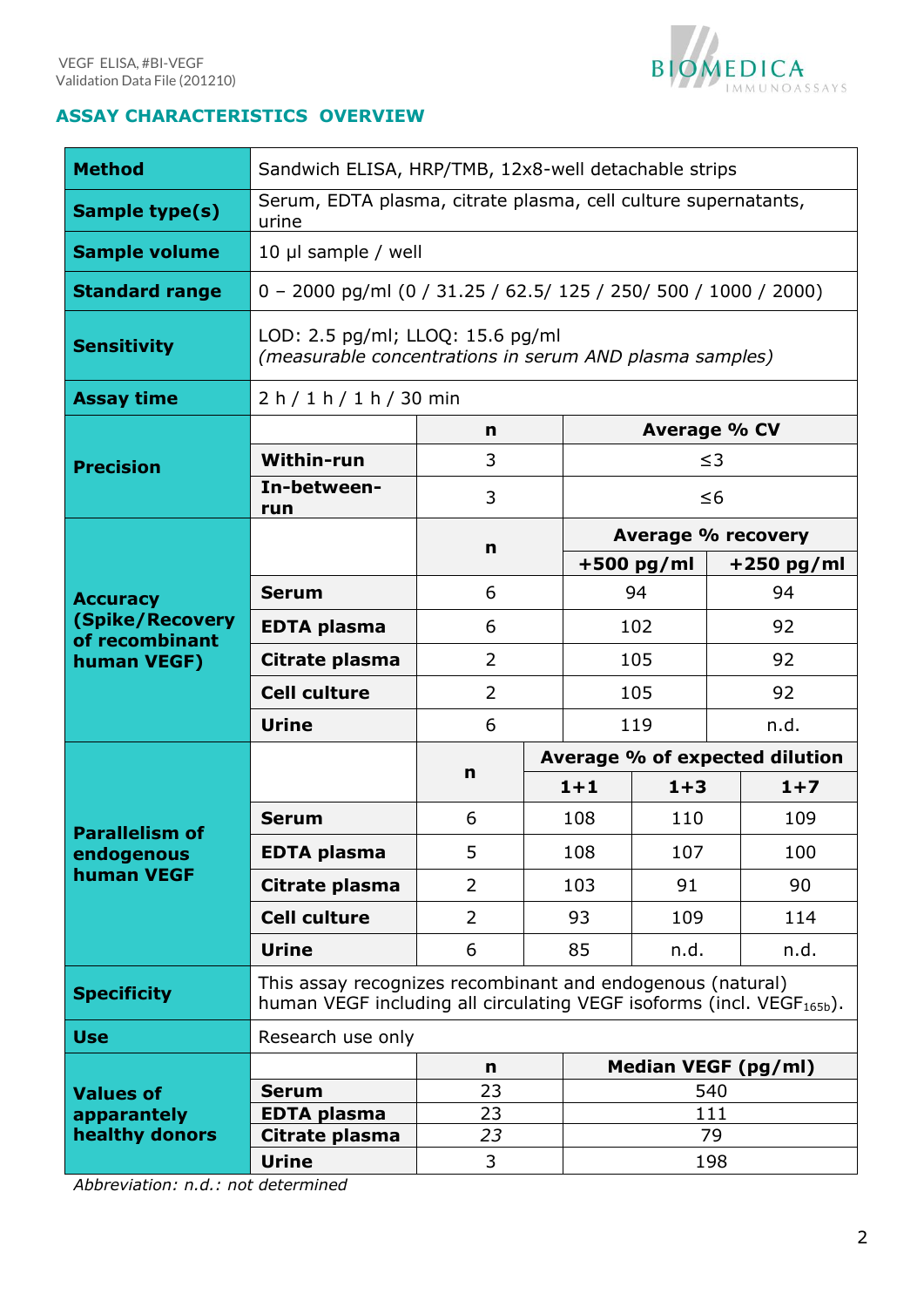

## <span id="page-2-0"></span>**ASSAY PRINCIPLE**

The Biomedica Vascular Endothelial Growth Factor (VEGF) ELISA kit is a sandwich enzyme immunoassay that has been optimized and fully validated for the quantitative determination of human VEGF in serum, EDTA plasma, and citrate plasma. Validation experiments have been performed according to international quality guidelines (ICH/FDA/EMEA). Cell culture supernatant and urine samples are compatible with this ELISA. The VEGF ELISA assay recognizes both natural and recombinant human VEGF. The assay employs highly purified epitope mapped antibodies as well as human serum-based standards and controls.

The figure below explains the principle of the human VEGF sandwich ELISA:



In a first step, assay buffer is pipetted into the wells of the microtiter strips. Thereafter, STD/sample/CTRL are pipetted into the wells, which are pre-coated with the recombinant anti-human VEGF antibody. Any soluble VEGF present in the STD/sample/CTRL binds to the pre-coated anti-VEGF antibody in the well. After incubation, a washing step is applied where all non-specific unbound material is removed. In a next step, the biotinylated anti-VEGF antibody (AB) is pipetted into the wells and reacts with the VEGF present in the sample, forming a sandwich. Next, all unbound antibody is removed during another washing step. In the next step, the conjugate (streptavidin-HRPO) is added and reacts with the biotinylated anti-VEGF antibody. After another washing step, the substrate (tetramethylbenzidine; TMB) is pipetted into the wells. The enzyme catalysed colour change of the substrate is directly proportional to the amount of VEGF present in the sample. This color change is detectable with a standard microtiter plate ELISA reader. A dose response curve of the absorbance (optical density, OD at 450 nm) versus standard concentration is generated, using the values obtained from the standards. The concentration of soluble VEGF in the sample is determined directly from the dose response curve.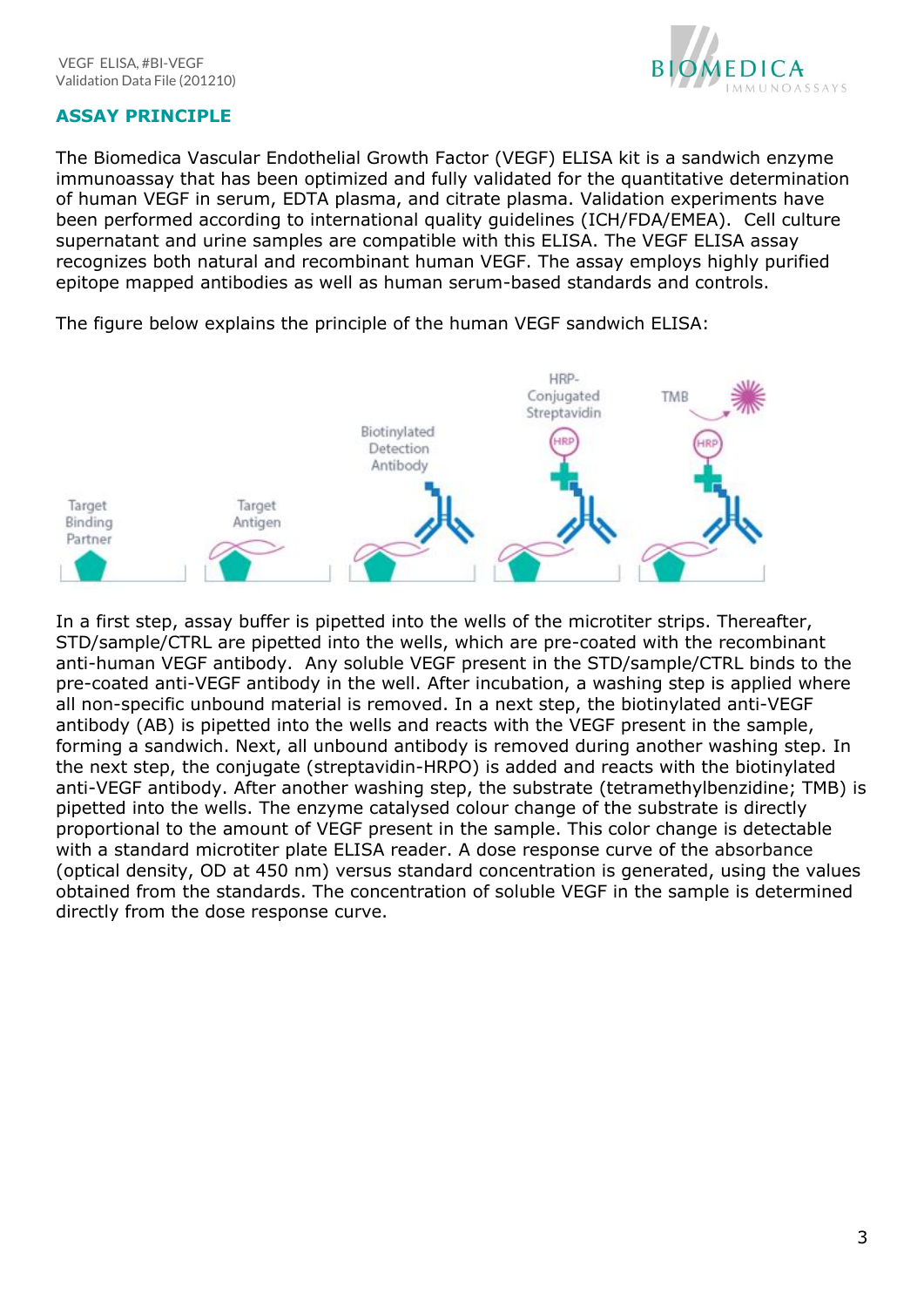

# <span id="page-3-0"></span>**TYPICAL DATA**

This standard curve and the displayed Optical Density (OD) values are for demonstration only. A standard curve should be generated for each assay run.



| <b>Standard</b>  | <b>VEGF</b> |       | <b>CV [%]</b> |                |   |
|------------------|-------------|-------|---------------|----------------|---|
|                  | [pg/ml]     | #1    | #2            | <b>Average</b> |   |
| STD1             |             | 0.098 | 0.090         | 0.094          | 6 |
| STD <sub>2</sub> | 31.25       | 0.151 | 0.157         | 0.154          | 3 |
| STD <sub>3</sub> | 62.5        | 0.210 | 0.218         | 0.214          | 3 |
| STD4             | 125         | 0.322 | 0.322         | 0.322          | 0 |
| STD5             | 250         | 0.557 | 0.545         | 0.551          | 2 |
| STD <sub>6</sub> | 500         | 0.969 | 0.928         | 0.949          | 3 |
| STD7             | 1000        | 1.577 | 1.660         | 1.619          | 4 |
| STD <sub>8</sub> | 2000        | 2.894 | 2.894         | 2.894          |   |

# <span id="page-3-1"></span>**CALIBRATION**

The Biomedica human Vascular Endothelial Growth Factor (VEGF) ELISA kit is calibrated against a highly purified recombinant human VEGF165 protein (Ala27-Arg191; expressed in spodoptera frugiperda 21 ).

The human serum based calibrator is provided in eight lyophilized glass vials in the following concentrations: 0 / 31.25 / 62.5 / 125 / 250 / 500 / 1000 / 2000 pg/ml.

# **CALIBRATION using WHO standard**

The WHO reference reagent VEGF165/NIBSC code 02/286 (recombinant DNA, human sequence) was analysed in this human VEGF ELISA kit.

The equation below can be used to convert the sample values obtained with this kit to approximate WHO/VEGF165/NIBSC 02/286 units: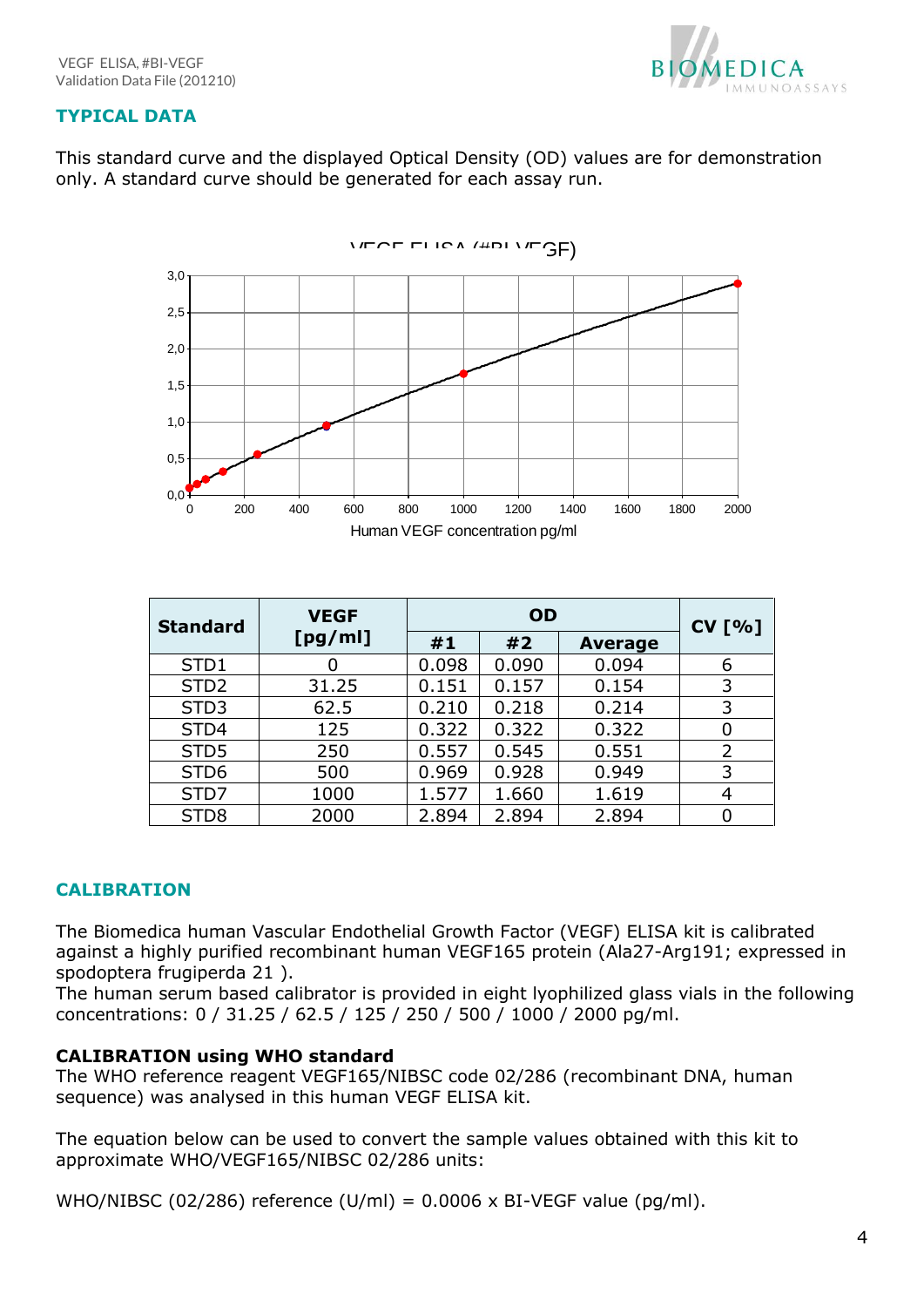

## <span id="page-4-0"></span>**DETECTION LIMIT & SENSITIVITY**

To determine the sensitivity of the VEGF ELISA, experiments measuring the Lower Limit of Detection (LOD) and the Lower Limit of Quantification (LLOQ) were conducted.

The LOD, also called the detection limit, is the lowest point at which a signal can be distinguished from the background signal, *i.e.,* the signal that is measured in the absence of VEGF, with a confidence level of 99%. It is defined as the mean back-calculated concentration of standard 1 (0 pgl/ml of VEGF, five independent measurements) plus three times the standard deviation of the measurements.

The LLOQ, or sensitivity of an assay, is the lowest concentration at which an analyte can be accurately quantified. The criteria for accurate quantification at the LLOQ are an analyte recovery between 75% and 125% and a coefficient of variation (CV) of less than 25%. To determine the LLOQ, standard 2, *i.e.,* the lowest standards containing VEGF, is diluted, measured five times and its concentration back calculated. The lowest dilution, which meets both criteria, is reported as the LLOQ.

The following values were determined for the human VEGF ELISA:

| l LOD | $2.5$ pg/ml  |
|-------|--------------|
| 11100 | $15.6$ pg/ml |

## <span id="page-4-1"></span>**PRECISION**

The precision of an ELISA is defined as its ability to measure the same concentration consistently within the same experiments carried out by one operator (within-run precision or repeatability) and across several experiments using the same samples but conducted by several operators at different locations using different ELISA lots (in-between-run precision or reproducibility).

#### <span id="page-4-2"></span>**Within-Run Precision**

Within-run precision was tested by measuring two samples of known concentrations three times within one VEGF ELISA lot by one operator.

| ID       | n | Mean VEGF [pg/ml] | SD VEGF [pg/ml] | CV [%] |
|----------|---|-------------------|-----------------|--------|
| Sample 1 |   |                   |                 |        |
| Sample 2 |   | 491.5             |                 |        |

#### <span id="page-4-3"></span>**In-Between-Run Precision**

<span id="page-4-4"></span>Within-run precision was tested by measuring two samples of known concentrations three times within different VEGF ELISA lots by different operators.

| ID       | n | Mean VEGF [pg/ml] | SD VEGF [pg/ml] | CV [%] |
|----------|---|-------------------|-----------------|--------|
| Sample 1 |   |                   | $4.0^{-}$       |        |
| Sample 2 |   | 500.3             | 20.31           |        |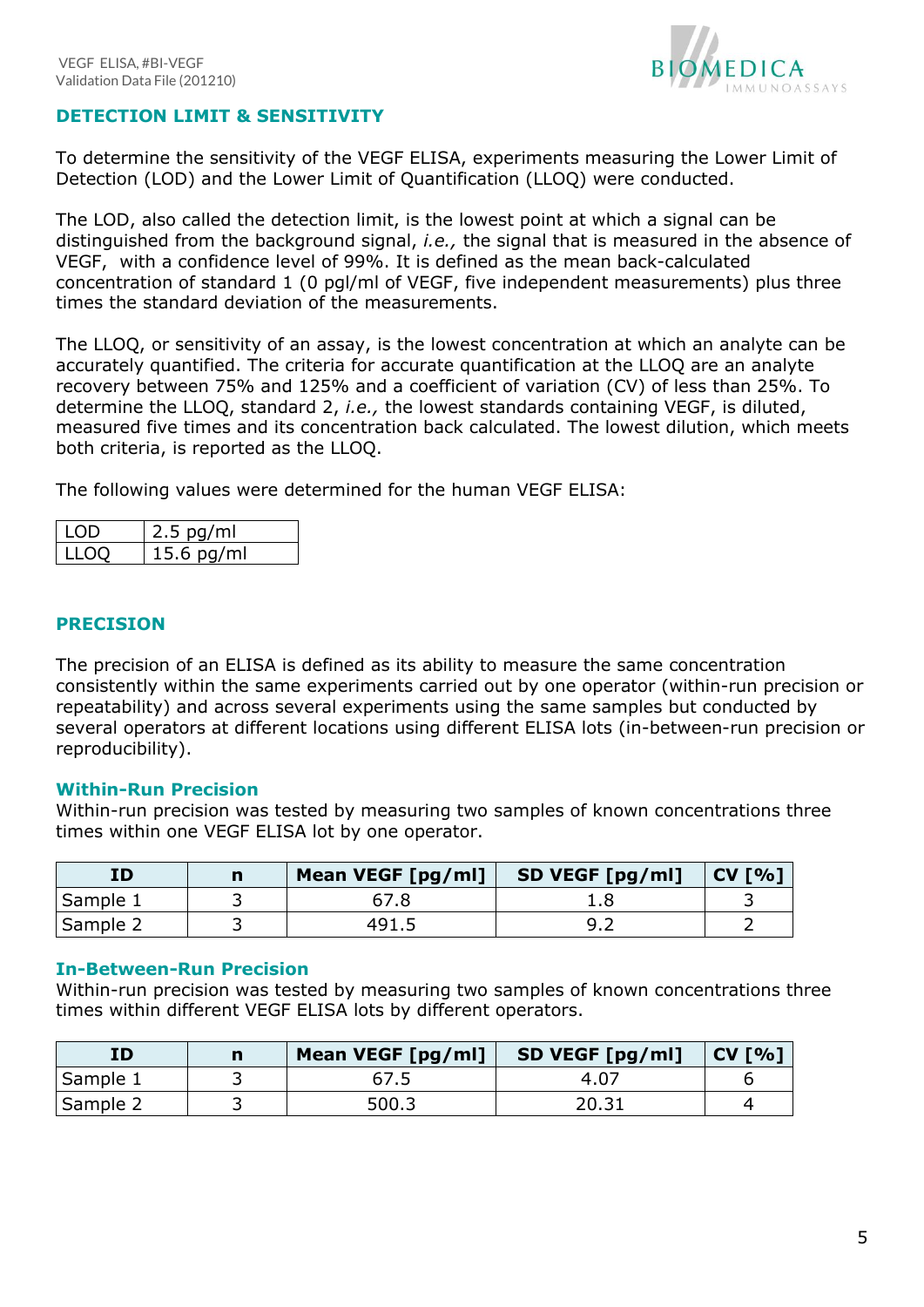

# **ACCURACY**

The accuracy of an ELISA is defined as the precision with which it can recover samples of known concentrations.

The recovery of the human Vascular Endothelial Growth Factor (VEGF) ELISA was measured by adding recombinant human VEGF to samples containing a known concentration of endogenous VEGF. The %recovery of the spiked concentration was calculated as the percentage of measured over the expected value.

This table shows the summary of the recovery experiments in the VEGF ELISA in different sample matrices:

|                          |             | % Recovery           |             |                      |            |  |  |  |
|--------------------------|-------------|----------------------|-------------|----------------------|------------|--|--|--|
|                          |             | +500 pg/ml rec. VEGF |             | +250 pg/ml rec. VEGF |            |  |  |  |
| <b>Sample Matrix</b>     | $\mathbf n$ | <b>Mean</b>          | Range       | <b>Mean</b>          | Range      |  |  |  |
| Serum                    | 6           | 94                   | $89 - 97$   | 94                   | $81 - 129$ |  |  |  |
| EDTA plasma              | 6           | 102                  | $94 - 114$  | 92                   | $81 - 104$ |  |  |  |
| Citrate plasma           | 2           | 105                  | $101 - 110$ | 92                   | $92 - 92$  |  |  |  |
|                          |             |                      |             | $+125$ pg/ml         |            |  |  |  |
| Cell culture supernatant | 2           | 94                   | $89 - 99$   | 77                   | $74 - 81$  |  |  |  |
|                          |             |                      |             | $+1000$ pg/ml        |            |  |  |  |
| Urine                    | 6           | n.d.                 | n.d.        | 111 - 134<br>119     |            |  |  |  |

*n.d.: not determined*

## Experiments:

Recovery of spiked samples was tested by adding 2 concentrations of human recombinant VEGF to different human sample matrices.

Data showing % recovery of recombinant VEGF in human serum samples:

|                      |                  | VEGF [pg/ml] | % Recovery   |              |              |
|----------------------|------------------|--------------|--------------|--------------|--------------|
| ID                   | <b>Reference</b> | $+500$ pg/ml | $+250$ pg/ml | $+500$ pg/ml | $+250$ pg/ml |
| S <sub>1</sub>       | 130              | n.d.         | 374          | n.d.         | 104          |
| S <sub>2</sub>       | 971              | n.d.         | 1173         | n.d.         | 129          |
| S <sub>3</sub>       | 414              | 685          | 566          | 96           | 82           |
| S <sub>4</sub>       | 652              | 811          | 779          | 97           | 83           |
| S <sub>5</sub>       | 164              | 529          | 350          | 89           | 82           |
| S <sub>6</sub>       | 364              | 646          | 520          | 93           | 81           |
| n.d.: not determined |                  |              | Mean R[%]    | 94           | 94           |

Data showing % recovery of recombinant VEGF in human EDTA plasma samples:

| ID             |                  | VEGF [pg/ml] | % Recovery   |              |              |
|----------------|------------------|--------------|--------------|--------------|--------------|
|                | <b>Reference</b> | $+500$ pg/ml | $+250$ pg/ml | $+500$ pg/ml | $+250$ pg/ml |
| E <sub>1</sub> | 95               | 532          | 303          |              | 88           |
| E <sub>2</sub> | 166              | 551          | 349          | 94           | 81           |
| E <sub>3</sub> | 48               | 514          | 258          | 98           | 87           |
| E4             | 125              | 551          | 343          | 98           | 93           |
| E <sub>5</sub> | 40               | 580          | 280          | 112          | 98           |
| E <sub>6</sub> | 75               | 605          | 327          | 114          | 104          |
|                |                  |              | Mean R[%]    | 102          | 92           |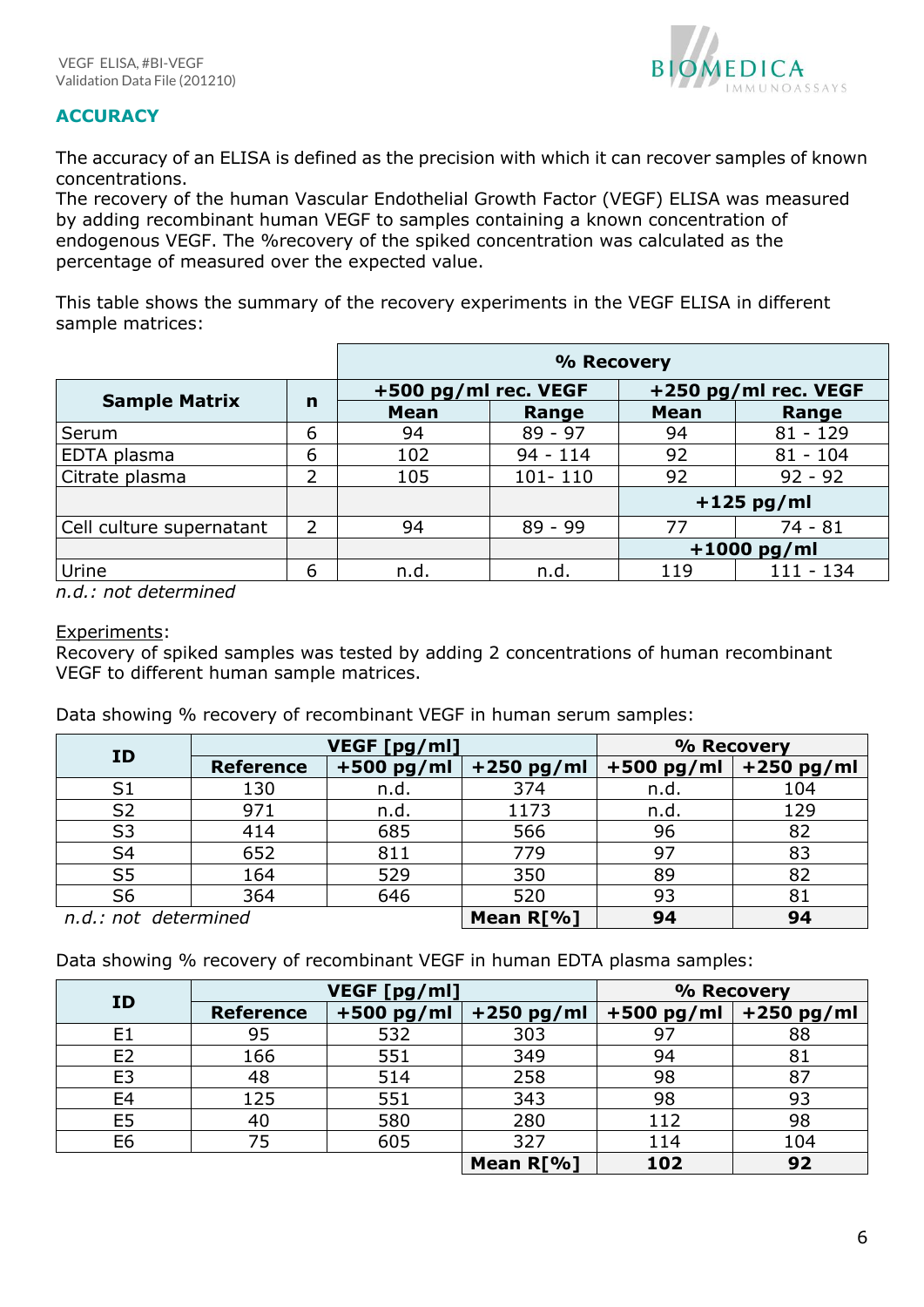

Data showing % recovery of recombinant VEGF in human citrate plasma samples:

| ID |                  | VEGF [pg/ml] | % Recovery   |                           |    |
|----|------------------|--------------|--------------|---------------------------|----|
|    | <b>Reference</b> | $+500$ pg/ml | $+250$ pg/ml | $+500$ pg/ml $+250$ pg/ml |    |
| ◡⊥ |                  | 559          | 247          |                           | ി  |
|    | 50               | 529          | 275          | 101                       | 92 |
|    |                  |              | Mean R[%]    | 105                       | 92 |

# <span id="page-6-0"></span>**DILUTION LINEARITY & PARALLELISM**

Tests of dilution linearity and parallelism ensure that both, endogenous and recombinant samples containing VEGF, behave in a dose-dependent manner and are not affected by matrix effects. Dilution linearity assesses the accuracy of measurements in diluted clinical samples spiked with known concentrations of recombinant analyte. By contrast, parallelism refers to dilution linearity in clinical samples and provides evidence that endogenous analyte behaves in the same way as the recombinant one/likewise to the recombinant analyte. Dilution linearity and parallelism are assessed for each sample type and should be within 20% of the expected concentration.

## <span id="page-6-1"></span>**Parallelism**

#### Experiment:

**Parallelism** was assessed by serially diluting human samples containing **endogenous** VEGF with assay buffer.

Summary table below shows the mean recovery and range of serially diluted endogenous VEGF in several sample matrices:

|                                    |   | % Recovery of endogenous human VEGF in diluted samples |             |             |             |             |             |  |
|------------------------------------|---|--------------------------------------------------------|-------------|-------------|-------------|-------------|-------------|--|
| <b>Sample</b>                      |   | $1 + 1$                                                |             | $1 + 3$     |             | $1+7$       |             |  |
| <b>Matrix</b>                      | n | <b>Mean</b>                                            | Range       | <b>Mean</b> | Range       | <b>Mean</b> | Range       |  |
| <b>Serum</b>                       | 6 | 108                                                    | $102 - 110$ | 110         | $103 - 113$ | 109         | $102 - 115$ |  |
| <b>EDTA plasma</b>                 | 5 | 108                                                    | $97 - 114$  | 113         | $107 - 116$ | 100         | $93 - 112$  |  |
| <b>Citrate</b><br>plasma           | 2 | 103                                                    | $99 - 108$  | 91          | $80 - 102$  | 90          | $85 - 96$   |  |
| <b>Cell culture</b><br>supernatant | 2 | 93                                                     | $89 - 98$   | 109         | $108 - 110$ | 114         | $108 - 119$ |  |
| <b>Urine</b>                       | 6 | 85                                                     | $70 - 94$   | n.d.        | n.d.        | n.d.        | n.d.        |  |

 *n.d.: not determined*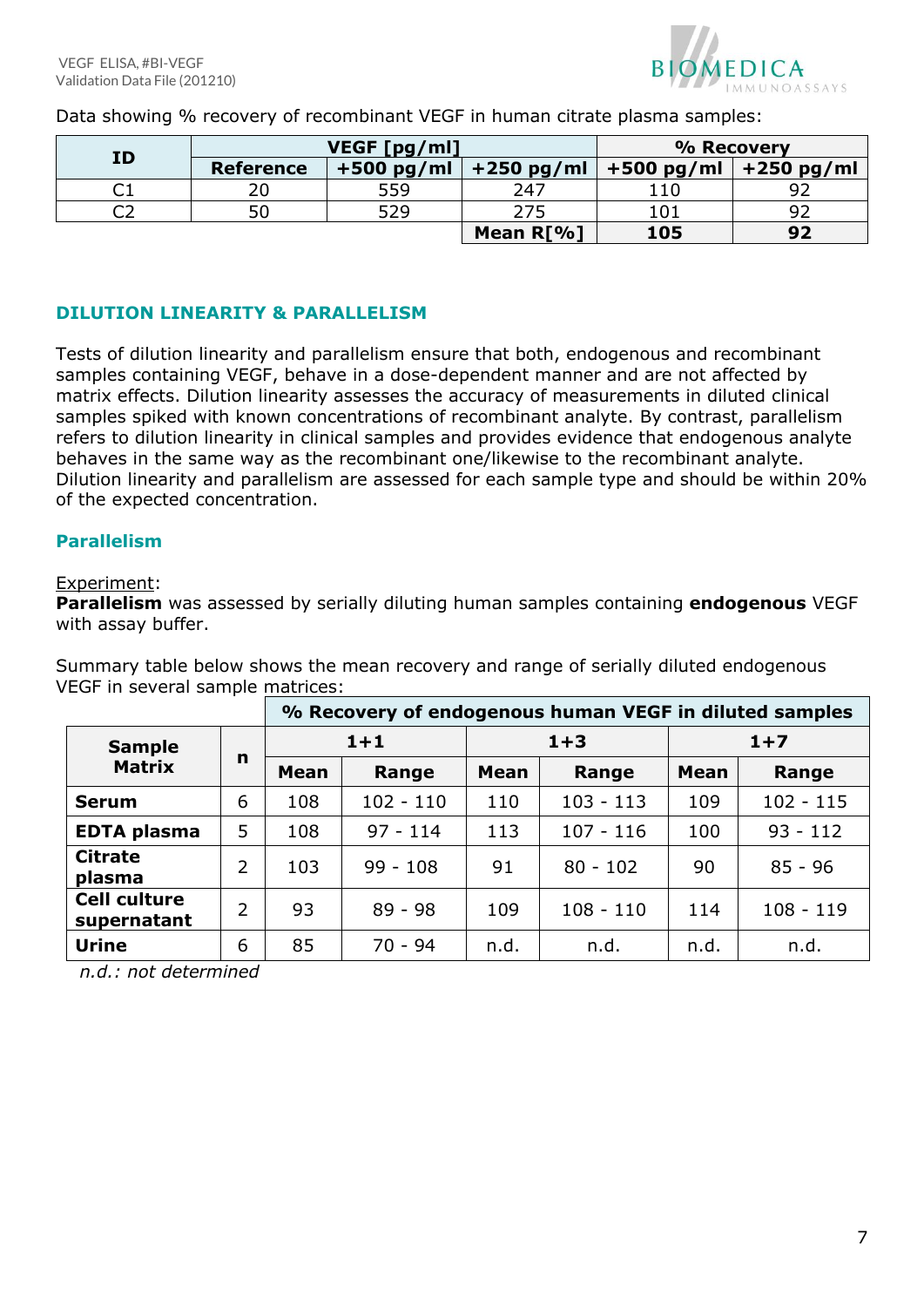



Data showing dilution linearity of endogenous VEGF in human serum samples:

| ID             |                  | <b>VEGF</b><br>[pg/ml] | % Recovery |              |         |         |       |
|----------------|------------------|------------------------|------------|--------------|---------|---------|-------|
|                | <b>Reference</b> | $1 + 1$                | $1 + 3$    | $1+7$        | $1 + 1$ | $1 + 3$ | $1+7$ |
| S <sub>1</sub> | 1153             | 643                    | 337        | 159          | 112     | 117     | 110   |
| S <sub>2</sub> | 1002             | 521                    | 282        | 144          | 104     | 113     | 115   |
| S <sub>3</sub> | 460              | 249                    | 123        | 59           | 108     | 107     | 102   |
| S <sub>4</sub> | 845              | 465                    | 227        | 114          | 110     | 108     | 108   |
| S <sub>5</sub> | 591              | 322                    | 167        | 85           | 109     | 113     | 115   |
| S <sub>6</sub> | 559              | 285                    | 144        | 73           | 102     | 103     | 104   |
|                |                  |                        |            | Mean $R[\%]$ | 108     | 110     | 109   |

Data showing dilution linearity of endogenous VEGF in human EDTA plasma samples:

| ID             |                      | VEGF [pg/ml] | % Recovery |       |         |         |       |
|----------------|----------------------|--------------|------------|-------|---------|---------|-------|
|                | <b>Reference</b>     | $1 + 1$      | $1 + 3$    | $1+7$ | $1 + 1$ | $1 + 3$ | $1+7$ |
| E1             | 324                  | 179          | 94         | 38    | 110     | 116     | 93    |
| E <sub>2</sub> | 739                  | 420          | 213        | 104   | 114     | 115     | 112   |
| E <sub>3</sub> | 524                  | 291          | 140        | 61    | 111     | 107     | 93    |
| E <sub>4</sub> | 55                   | 26.4         | n.d.       | n.d.  | 97      | n.d.    | n.d.  |
| E <sub>5</sub> | 983                  | 532          | 274        | 123   | 108     | 111     | 100   |
| E <sub>6</sub> | 324                  | 179          | 94         | 38    | 110     | 116     | 93    |
|                | n.d.: not determined | Mean R[%]    | 108        | 113   | 100     |         |       |

Data showing recovery of endogenous VEGF in a human citrate plasma samples:

<span id="page-7-0"></span>

| <b>ID</b>      |                  | VEGF [pg/ml] | % Recovery |           |         |         |         |
|----------------|------------------|--------------|------------|-----------|---------|---------|---------|
|                | <b>Reference</b> | $1 + 1$      | $1 + 3$    | $1+7$     | $1 + 1$ | $1 + 3$ | $1 + 7$ |
| $\cap$ 1<br>◡⊥ | 943              | 467          | 240        | 113       | 99      | 102     | 96      |
| ี่ ีา<br>◡∠    | 198              | 106          | 40         |           | 108     | 80      | 85      |
|                |                  |              |            | Mean R[%] | 103     | 91      | 90      |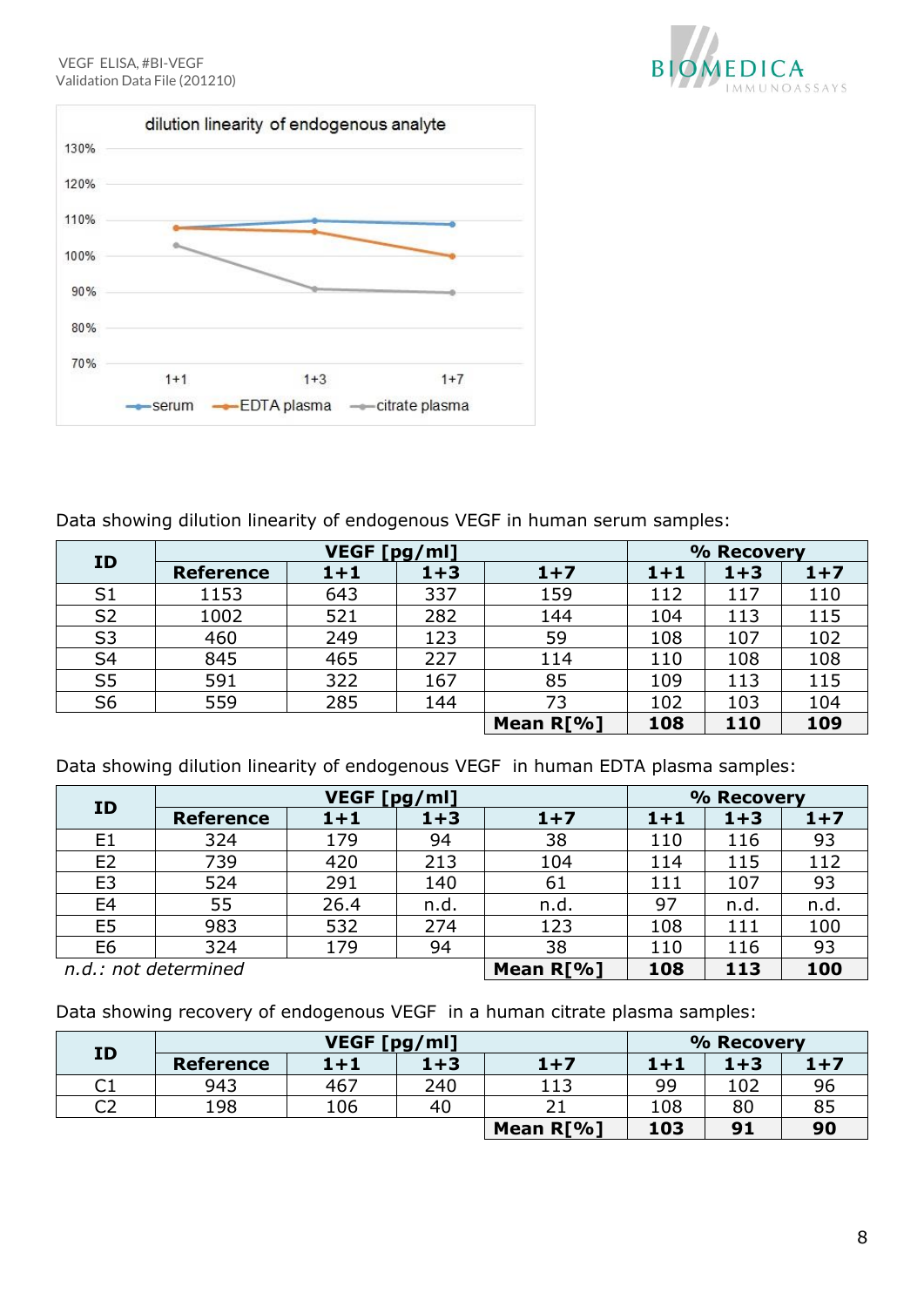

# **Dilution Linearity**

## Experiment:

**Dilution linearity** was assessed by serially diluting samples containing **recombinant** human VEGF with assay buffer.

The figure and table below show the mean recovery and range of serially diluted recombinant VEGF in several sample matrices:

|                             | % Recovery of recombinant VEGF in diluted samples |             |             |             |            |             |            |  |
|-----------------------------|---------------------------------------------------|-------------|-------------|-------------|------------|-------------|------------|--|
|                             | $\mathbf n$                                       | $1 + 1$     |             |             | $1 + 3$    | $1+7$       |            |  |
| <b>Sample Matrix</b>        |                                                   | <b>Mean</b> | Range       | <b>Mean</b> | Range      | <b>Mean</b> | Range      |  |
| Serum                       | 5                                                 | 112         | $99 - 118$  | 106         | $97 - 110$ | 100         | 88-109     |  |
| EDTA plasma                 | 5                                                 | 96          | $84 - 108$  | 93          | $83 - 102$ | 85          | $81 - 92$  |  |
| Citrate plasma              | 2                                                 | 102         | $100 - 104$ | 108         | 105-111    | 100         | $97 - 103$ |  |
| Cell culture<br>supernatant | $\overline{2}$                                    | 103         | $100 - 106$ | 98          | $96 - 99$  | 105         | 102-107    |  |
| Urine                       | 2                                                 | 106         | $106 - 106$ | 105         | $98 - 113$ | n.d.        | n.d.       |  |

*n.d.: not determined*



Data showing dilution linearity of recombinant VEGF spiked into human serum and plasma samples (ref) containing endogenous VEGF.

Calculation of dilution linearity of spiked serum samples:

| <b>ID</b>      |                      | VEGF [pg/ml] | % Recovery |       |       |         |       |
|----------------|----------------------|--------------|------------|-------|-------|---------|-------|
|                | <b>Reference</b>     | $1 + 1$      | $1+3$      | $1+7$ | $1+1$ | $1 + 3$ | $1+7$ |
| S <sub>1</sub> | 1497                 | 885          | 404        | 199   | 118   | 108     | 106   |
| S <sub>2</sub> | 1157                 | 660          | 310        | 127   | 114   | 107     | 88    |
| S <sub>3</sub> | 1329                 | 770          | 357        | 176   | 116   | 107     | 106   |
| S <sub>4</sub> | 1466                 | 724          | 357        | 170   | 99    | 97      | 93    |
| S <sub>5</sub> | 1619                 | 915          | 447        | 220   | 113   | 110     | 109   |
|                | n.d.: not determined | Mean R[%]    | 112        | 106   | 100   |         |       |

Calculation of dilution linearity of spiked EDTA plasma samples: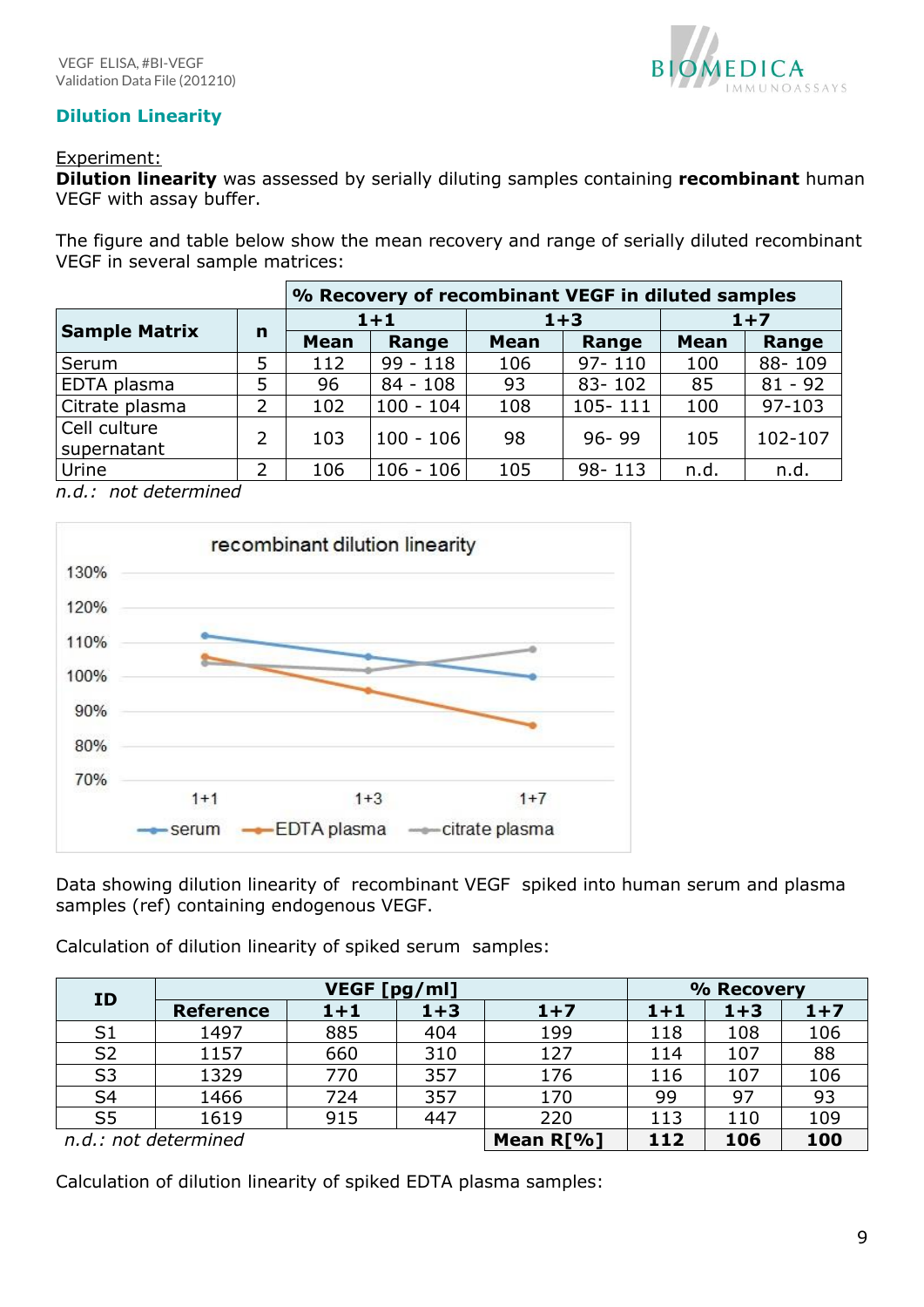VEGF ELISA, #BI-VEGF Validation Data File (201210)



| ID             |                  | VEGF [pg/ml] | % Recovery |           |         |         |       |
|----------------|------------------|--------------|------------|-----------|---------|---------|-------|
|                | <b>Reference</b> | $1+1$        | $1 + 3$    | $1+7$     | $1 + 1$ | $1 + 3$ | $1+7$ |
| E1             | 580              | 244          | 148        | 67        | 84      | 102     | 92    |
| E <sub>2</sub> | 605              | 298          | 142        | 62        | 98      | 94      | 82    |
| E <sub>3</sub> | 659              | 282          | 137        | 67        | 86      | 83      | 81    |
| E <sub>4</sub> | 1298             | 702          | 303        | 132       | 108     | 93      | 81    |
| E5             | 1265             | 653          | 297        | 139       | 103     | 94      | 88    |
|                |                  |              |            | Mean R[%] | 96      | 93      | 85    |

Calculation of dilution linearity of spiked citrate plasma samples:

| ID       |                  | VEGF [pg/ml] | % Recovery |           |         |         |         |
|----------|------------------|--------------|------------|-----------|---------|---------|---------|
|          | <b>Reference</b> | $1+1$        | $1 + 3$    | $1+7$     | $1 + 1$ | $1 + 3$ | $1 + 7$ |
| ∩.<br>◡⊥ | 519              | 17           | 270        | 144       | 67      | 104     |         |
| റാ<br>◡∠ | 560              | 55           | 279        | 148       | 68      | 100     | 105     |
|          |                  |              |            | Mean R[%] | 102     | 108     | 100     |

## <span id="page-9-0"></span>**SPECIFICITY**

The specificity of an ELISA is defined as its ability to exclusively recognize the analyte of interest.

The specificity of the VEGF ELISA was shown by characterizing both the capture and the detection antibodies through epitope mapping. In addition, the specificity of the ELISA was established through competition experiments, which measure the ability of the antibodies to exclusively bind VEGF.

*This assay recognizes recombinant and endogenous (natural) human VEGF including all circulating VEGF isoforms (incl. VEGF165b).* 

The Biomedica human VEGF ELISA detects all human VEGF isoforms that are found in circulation and that are not bound to the soluble decoy receptors VEGFR1 and VEGFR2. However, Neuropilin-1-bound VEGF forms can be quantified, if present. This is due to the binding properties of the employed antibodies. The recombinant anti-human VEGF capture antibody detects a structural epitope near the receptor binding site of the VEGF molecule and hinders the binding of soluble VEGFR1/2 receptors but does not affect the NRP1 epitope. Indeed, no interference at high NRP1 concentrations (10x higher than physiological levels) was observed.

Linear epitopes of the polyclonal anti-human VEGF detection antibody are concentrated within the N-terminal region of the VEGF protein.

As all VEGF isoforms posess conserved N-termini and both antibody epitopes fall within this region, all VEGF isoforms will be detected. This includes all circulating pro- and antiangiogenic VEGF isoforms (incl. VEGF $_{165b}$  and VEGF $_{Ax}$ ).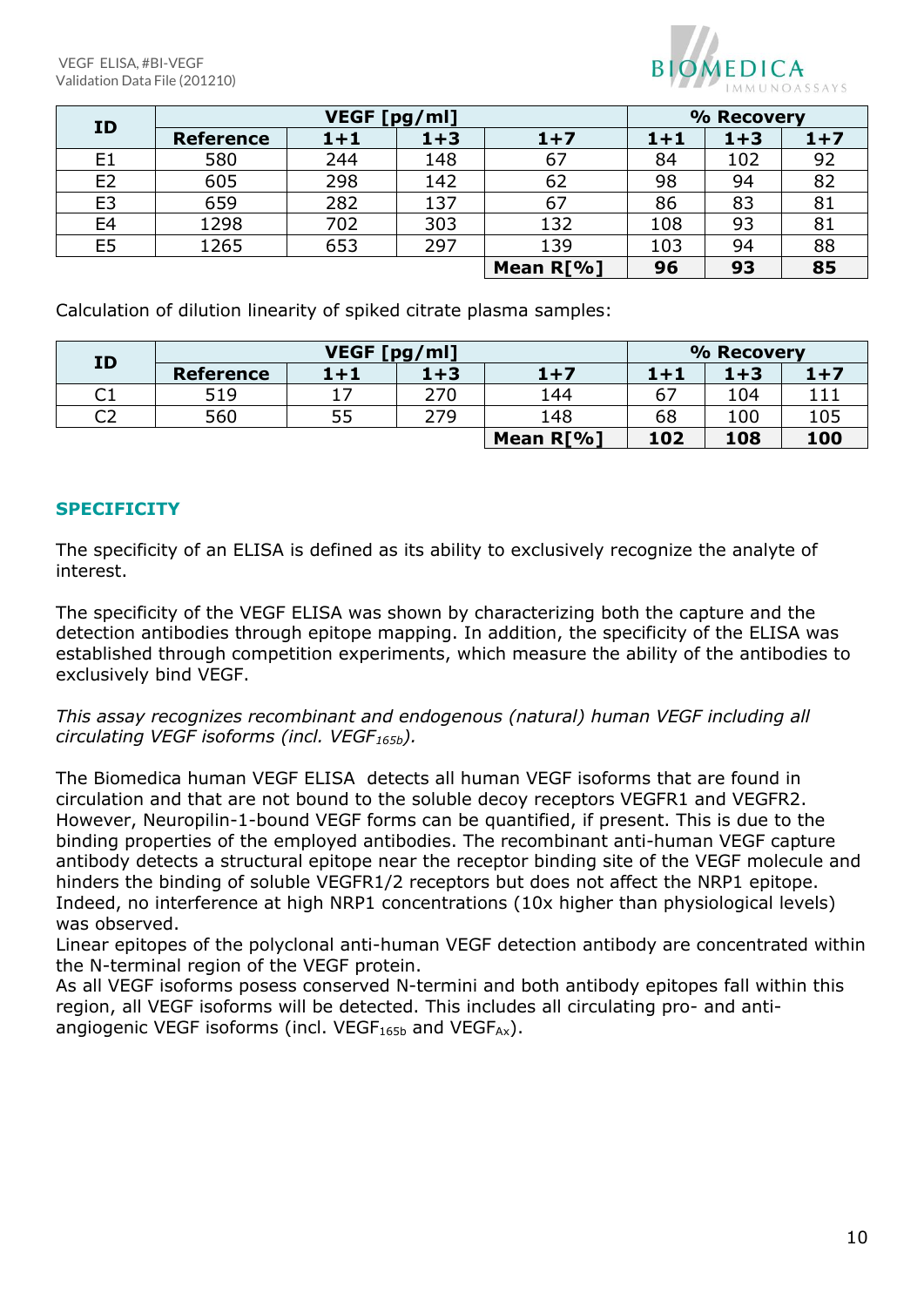



# <span id="page-10-0"></span>**Epitope Mapping**

Antibodies were characterized by epitope mapping of linear epitopes with microarray technology and by the determination of binding kinetics with biolayer interferometry.

Capture Antibody: the peptide-specific recombinant capture antibody recognizes a structural epitope in the conserved receptor binding-site of VEGF and thus, specifically binds to all isoforms of VEGF.

Detection Antibody: Multiple linear epitopes recognized by the polyclonal detection antibody are concentrated in the first 120 amino acids of the VEGF molecule. The polyclonal detection antibody recognizes linear epitopes N-terminal of VEGF.

## **Microarray of detection antibody**



## **High resolution epitope mapping of the polyclonal detection antibody on human VEGF.**

The canonical sequence of VEGF (P15692-1) was printed as 15mers with an 14 amino acid overlap in duplicates on a glass chip. Green fluorescent signals on the microarray illustrate binding of the polyclonal detection antibody to VEGF and corresponds to its epitopes. Red fluorescent signals mark the position of control peptides. The polyclonal detection antibody recognizes linear epitopes of VEGF.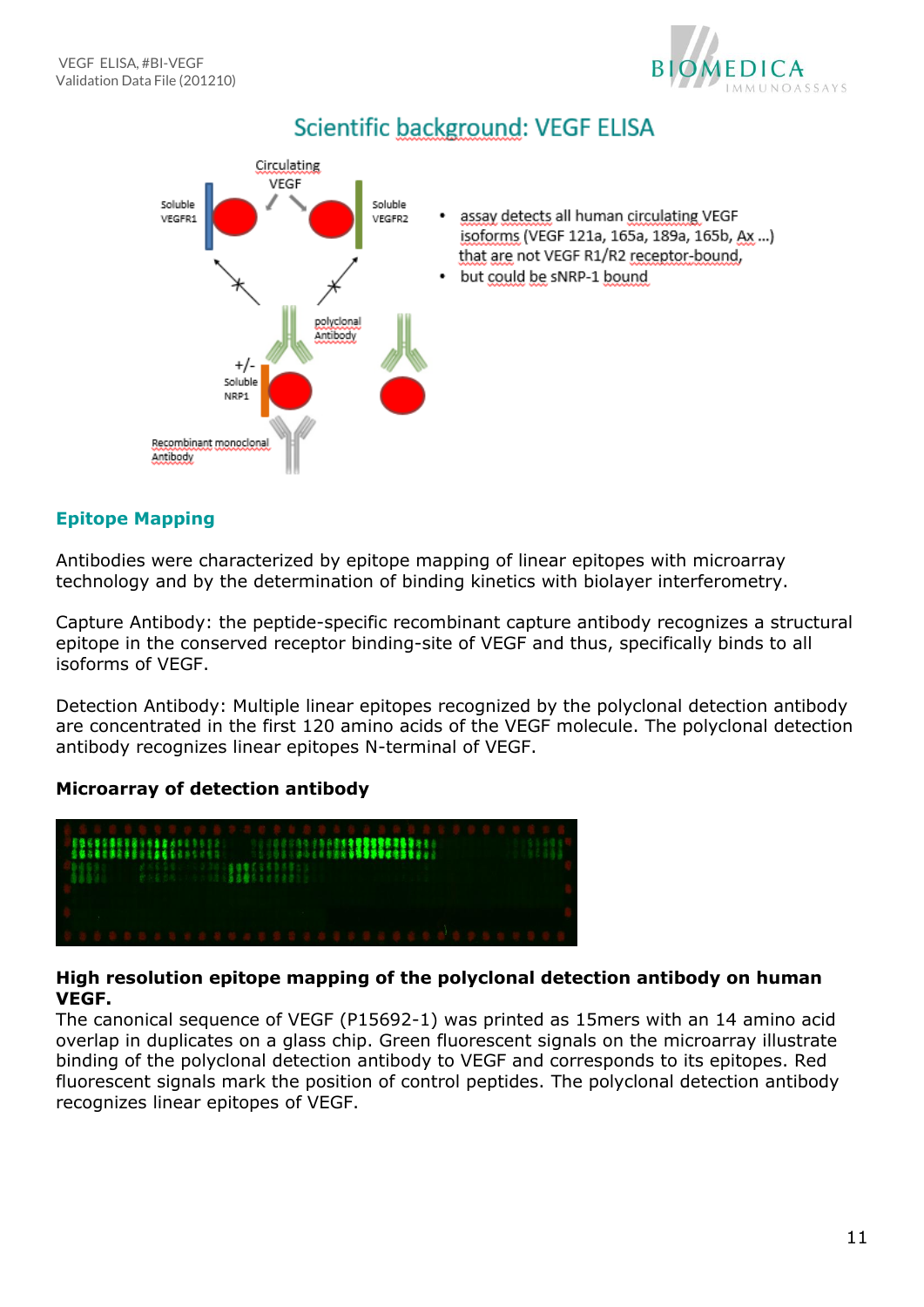

# **Antibody epitopes on human VEGF molecule**



3D structure of human VEGF dimer (V14-K107, pdb 1BJ1) with antibody epitopes. The recombinant capture antibody recognizes a structural epitope (purple) in the conserved receptor binding-site of VEGF (shown as dimer, dark and light grey) and thus, specifically binds to all bioactive isoforms of VEGF. Linear epitopes (blue) of the detection antibody are concentrated in the first 120 amino acids of the VEGF molecule.

## <span id="page-11-0"></span>**Competition of Signal**

Competition experiments were carried out by pre-incubating human samples containing endogenous VEGF with an excess of capture antibody (AB). The concentration measured in this mixture was then compared to a reference value, which was obtained from the same sample without the pre-incubation step. Mean competition in serum and plasma samples was 97%.

|                      |                | VEGF [pg/ml]     | $\frac{O}{O}$ |                    |
|----------------------|----------------|------------------|---------------|--------------------|
| <b>Sample Matrix</b> | ID.            | <b>Reference</b> | + capture AB  | <b>Competition</b> |
| Serum                | S <sub>1</sub> | 694              | 48            | 93                 |
| Serum                | S <sub>2</sub> | 242              |               | 97                 |
| Serum                | S <sub>3</sub> | 90               | 0             | 100                |
| Serum                | S4             | 699              | 32            | 95                 |
| EDTA plasma          | F1             | 186              | 0             | 100                |
| EDTA plasma          | E <sub>2</sub> | 740              | 34            | 95                 |
| Citrate plasma       | C1             | 15               |               | 100                |
|                      |                |                  | Mean R[%]     | 97                 |

#### <span id="page-11-1"></span>**Isomer Forms**

17 described (+15 computationally mapped) isoforms produced by alternative promoter usage, alternative splicing and alternative initiation with distinct biological activity.

There are 5 dominant isoforms (121, 145, 165, 189, 206). Of these VEGF 165 is the most common VEGF isoform.

The Biomedica human VEGF ELISA detects all human circulating VEGF that are not VEGF R1/R2 receptor-bound.

## <span id="page-11-2"></span>**Ligands**

<span id="page-11-3"></span>VEGF R1 (FLT1), VEGF R2 (KDR), NRP-1, heparan sulfate, heparin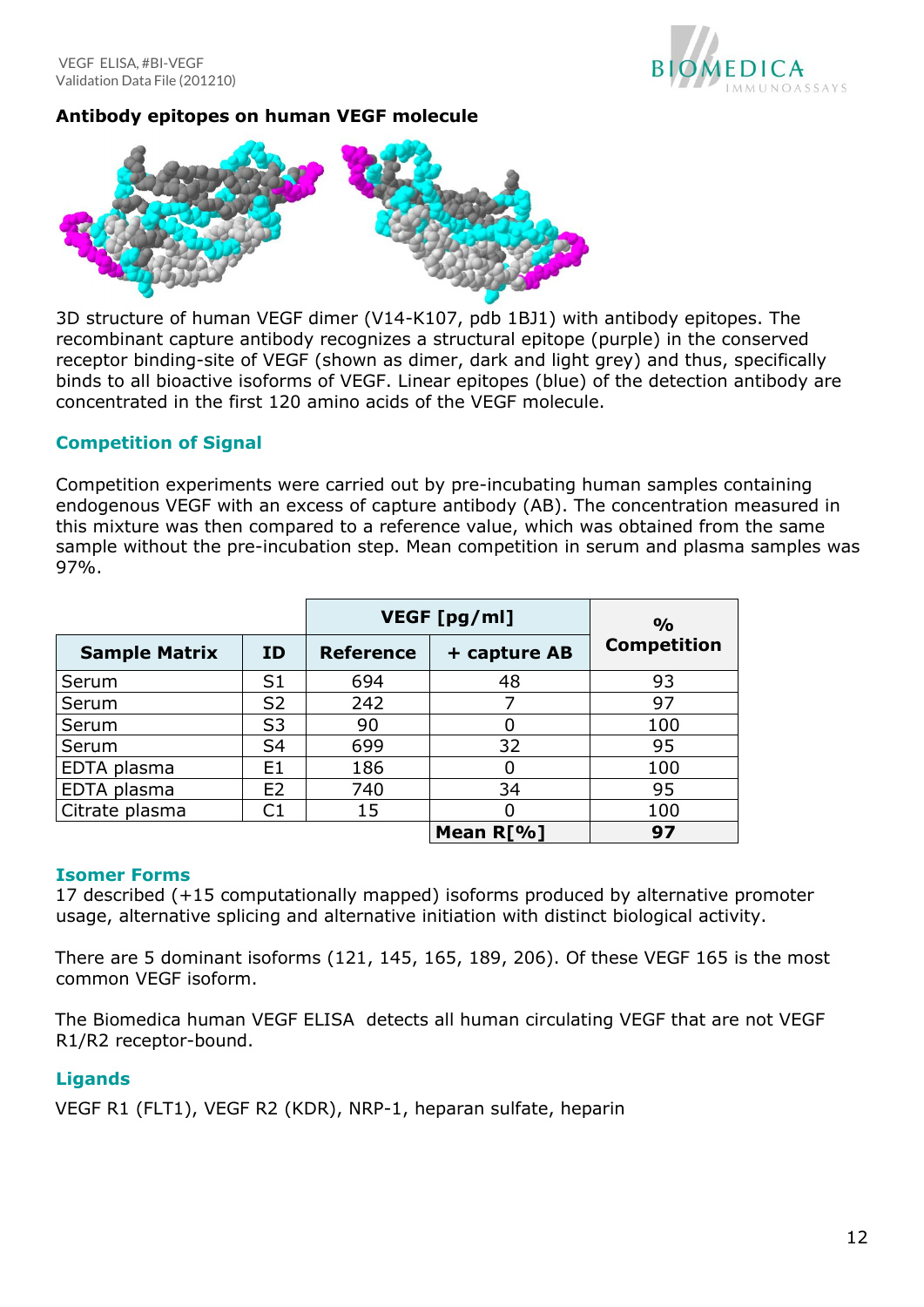

## **CROSS REACTIVITY with other VEGF Family Members**

The low level of sequence homology between the different VEGF family members indicates that other VEGF family members e.g. VEGF-B / VEGF-C / VEGF-D, are not recognized using this ELISA.

#### <span id="page-12-0"></span>**CROSS REACTIVITY with non-human samples**

This ELISA was tested in rat, mouse and porcine samples. According to our data the kit cannot be used for the detection of rat and mouse VEGF.

Porcine VEGF: The sequence homology of the capture antibody utilized in the kit (recombinant human VEGF antibody) to the porcine VEGF sequence is 100%. The presence of endogenous VEGF signal was analyzed in pig samples; its specificity was determined with a competition experiment by pre-incubating porcine samples containing endogenous VEGF with an excess of capture antibody (AB). The concentration measured in this mixture was then compared to the reference value, obtained from the same sample without the pre-incubation step.

|                      | ID             | <b>OD</b> |             | VEGF [pg/ml] | R            |     |
|----------------------|----------------|-----------|-------------|--------------|--------------|-----|
| <b>Sample matrix</b> |                | reference | competition | reference    | competition  | [%] |
| pig serum            | P <sub>1</sub> | 0.109     | 0.078       | 12.96        | 0.0          | 100 |
| pig plasma           | P <sub>2</sub> | 0.135     | 0.095       | 32.43        | 0.0          | 100 |
|                      |                |           |             |              | Mean R $[%]$ | 100 |

Porcine sample values: 12 samples from healthy pigs measured with this assay showed a mean VEGF concentration of 33 pg/ml (range: 13-53 pg/ml).

## <span id="page-12-1"></span>**SAMPLE STABILITY**

Serum, EDTA plasma, citrate plasma, cell culture supernatants, and urine samples are suitable for use in this assay. Do not change sample type during studies. We recommend duplicate measurements for all samples, standards and controls. The sample collection and storage conditions listed are intended as general guidelines.

#### <span id="page-12-2"></span>**Freeze-thaw Stability**

The stability of endogenous Vascular Endothelial Growth Factor (VEGF) was tested by comparing samples that had undergone five freeze-thaw cycles (F/T). For freeze-thaw experiments, samples were collected according to the supplier's instruction using blood collection devices and stored at -80°C. Reference samples were freeze-thawed once. The mean recovery of sample concentration after five freeze-thaw cycles is 97%.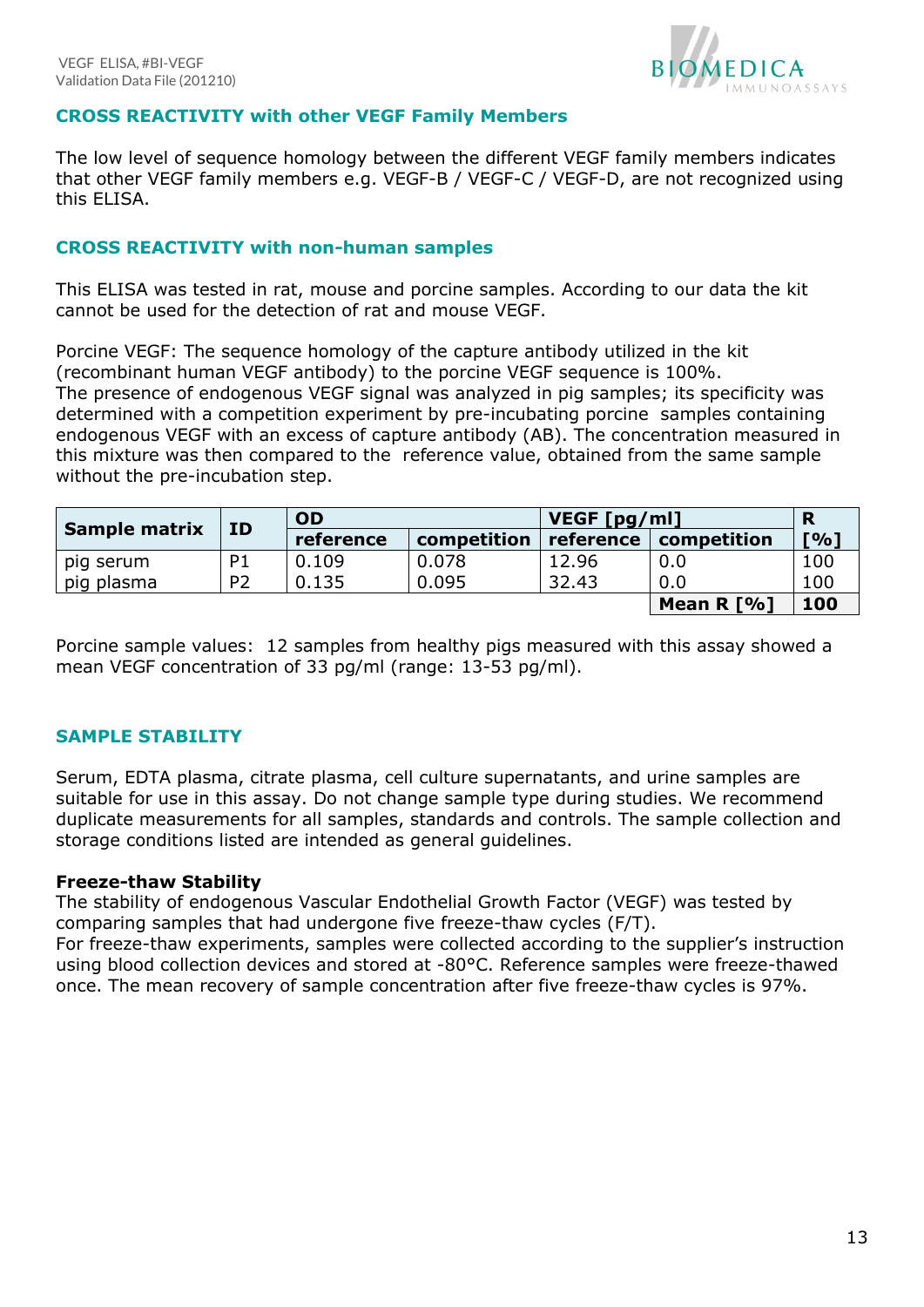



VEGF concentrations of samples after freeze-thaw (F/T) cycles:

|                      |                | VEGF [pg/ml]     |        |              | % Recovery |        |
|----------------------|----------------|------------------|--------|--------------|------------|--------|
| <b>Sample Matrix</b> | <b>ID</b>      | <b>Reference</b> | 1x F/T | 5x F/T       | 1x F/T     | 5x F/T |
| <b>Serum</b>         | S <sub>1</sub> | 402              | 382    | 355          | 95         | 88     |
| <b>Serum</b>         | S <sub>2</sub> | 744              | 778    | 708          | 105        | 95     |
| <b>EDTA plasma</b>   | E <sub>1</sub> | 499              | 523    | 518          | 105        | 104    |
| <b>EDTA plasma</b>   | E <sub>2</sub> | 572              | 626    | 577          | 109        | 101    |
|                      |                |                  |        | Mean $R[\%]$ | 103        | 97     |

All samples should undergo a maximum of five freeze-thaw cycles.

# <span id="page-13-0"></span>**Benchtop Stability**

The benchtop stability of endogenous Vascular Endothelial Growth Factor (VEGF) was tested by comparing VEGF measurements in human samples that had been stored at different temperatures.

For the assessment of the benchtop stability, a set of human samples was aliquoted and stored at room temperature or at 4°C. Samples can be stored for at least three hours at room temperature as well as overnight at 4°C. The mean recovery of sample concentrations after overnight storage at 4°C is 102%.

VEGF concentrations of samples stored at -25°C (reference), at room temperature (RT) or overnight (o.n.) at 4°C:

|                      |                | VEGF [pg/ml]     |        | % Recovery   |        |           |
|----------------------|----------------|------------------|--------|--------------|--------|-----------|
| <b>Sample Matrix</b> | <b>ID</b>      | <b>Reference</b> | 3h @RT | o.n. $@4°C$  | 3h @RT | o.n. @4°C |
| Serum                | S <sub>1</sub> | 389              | 411    | 423          | 99     | 103       |
| Serum                | S <sub>1</sub> | 771              | 778    | 783          | 97     | 101       |
| EDTA plasma          | E1             | 727              | 827    | n.d.         | 119    | n.d.      |
| Citrate plasma       | C1             | 175              | 187    | n.d.         | 85     | n.d.      |
| n.d.: not determined |                |                  |        | Mean R $[%]$ | 100    | 102       |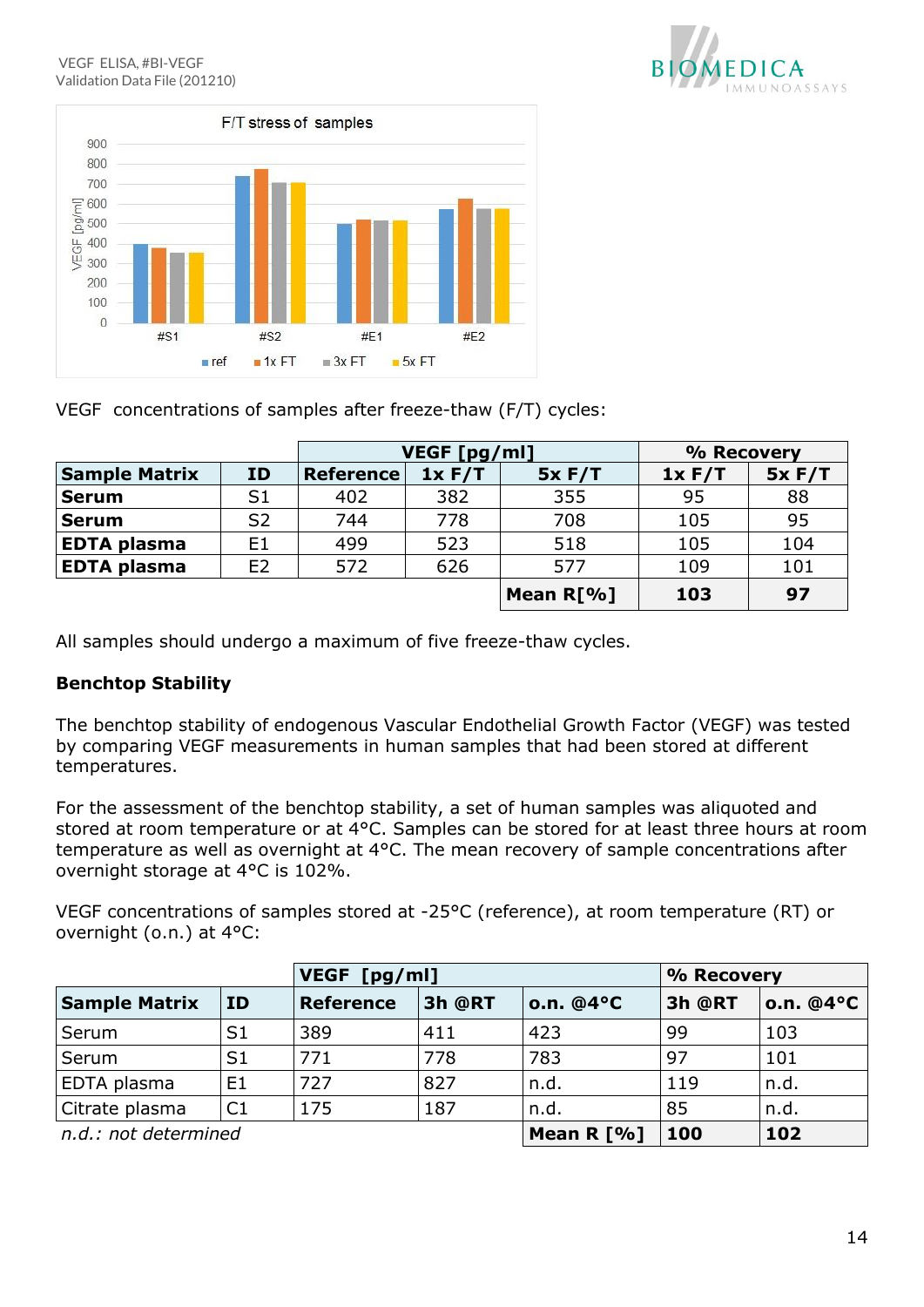

# <span id="page-14-0"></span>**SAMPLE VALUES**

# <span id="page-14-1"></span>**VEGF Values in Apparently Healthy Individuals**

To provide values for circulating Vascular Endothelial Growth Factor (VEGF), a panel of samples from apparently healthy donors was tested (no medical histories were available). Each individual donated blood for all tested sample matrices.

|                      |    |      | VEGF [pg/ml] |               |              |  |
|----------------------|----|------|--------------|---------------|--------------|--|
| <b>Sample Matrix</b> | n  | Mean | Range        | <b>Median</b> | % Detectable |  |
| Serum <sup>*</sup>   | 23 | 491  | 130-971      | 540           | 100          |  |
| <b>EDTA plasma</b>   | 23 | 103  | 47-149       | 111           | 100          |  |
| Citrate plasma       | 23 | 78   | $21 - 152$   | 79            | 100          |  |

\**Platelets and leukocytes can release VEGF during blood clotting which is reflected in higher serum sample concentrations compared to plasma samples levels (Banks RE et al., Gunsilius E et al.).*

It is recommended to establish the normal range for each laboratory.



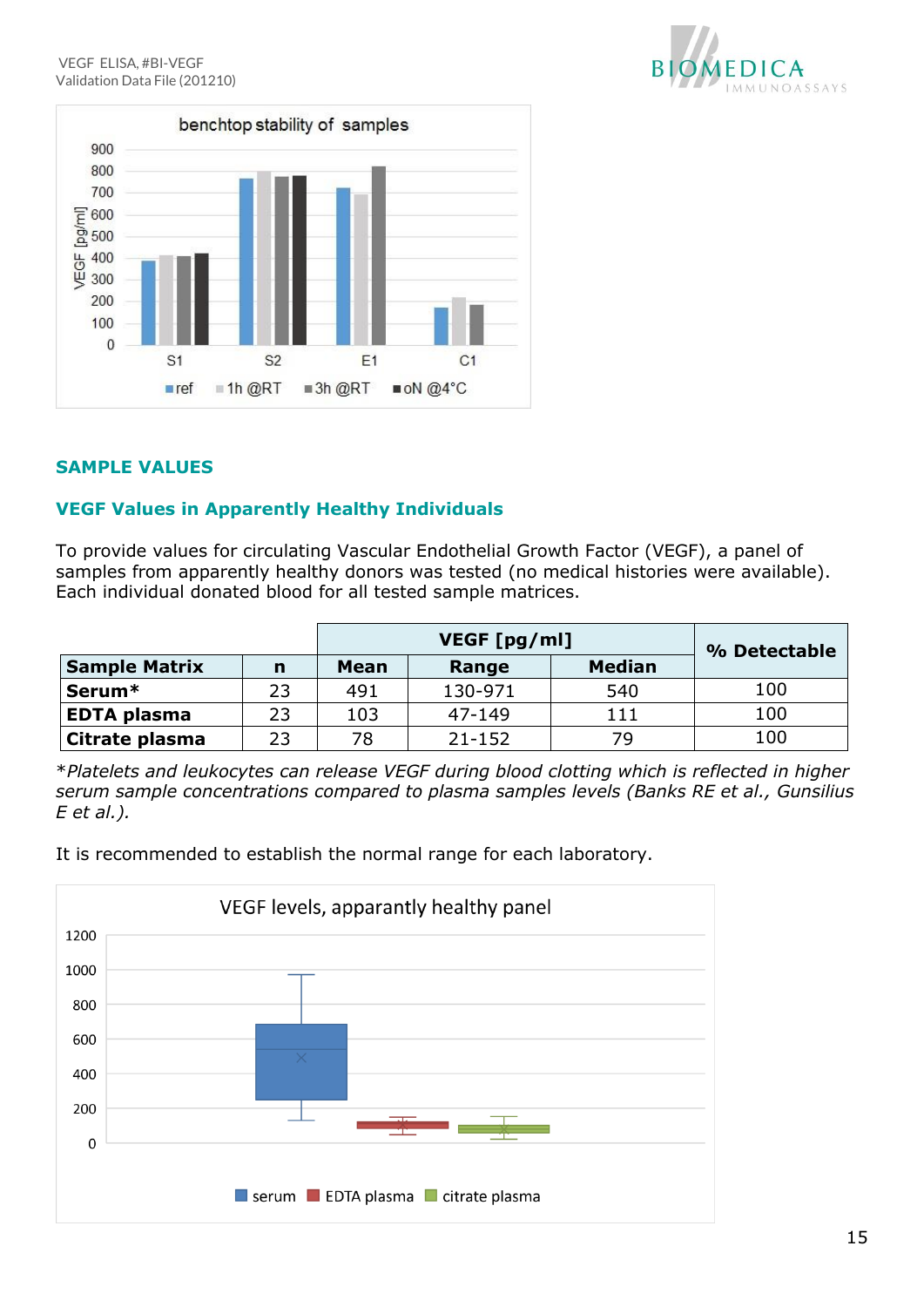

# <span id="page-15-0"></span>**VEGF Values in Disease Panels**

In addition to samples of apparently healthy donors, panels of samples from patients with heart disease, kidney disease, as well as a panel of unselected hospital patients were tested. VEGF values measured in apparently healthy subjects and patients with heart and kidney disease:



VEGF values measured in apparently healthy subjects and in an unselected hospital panel:

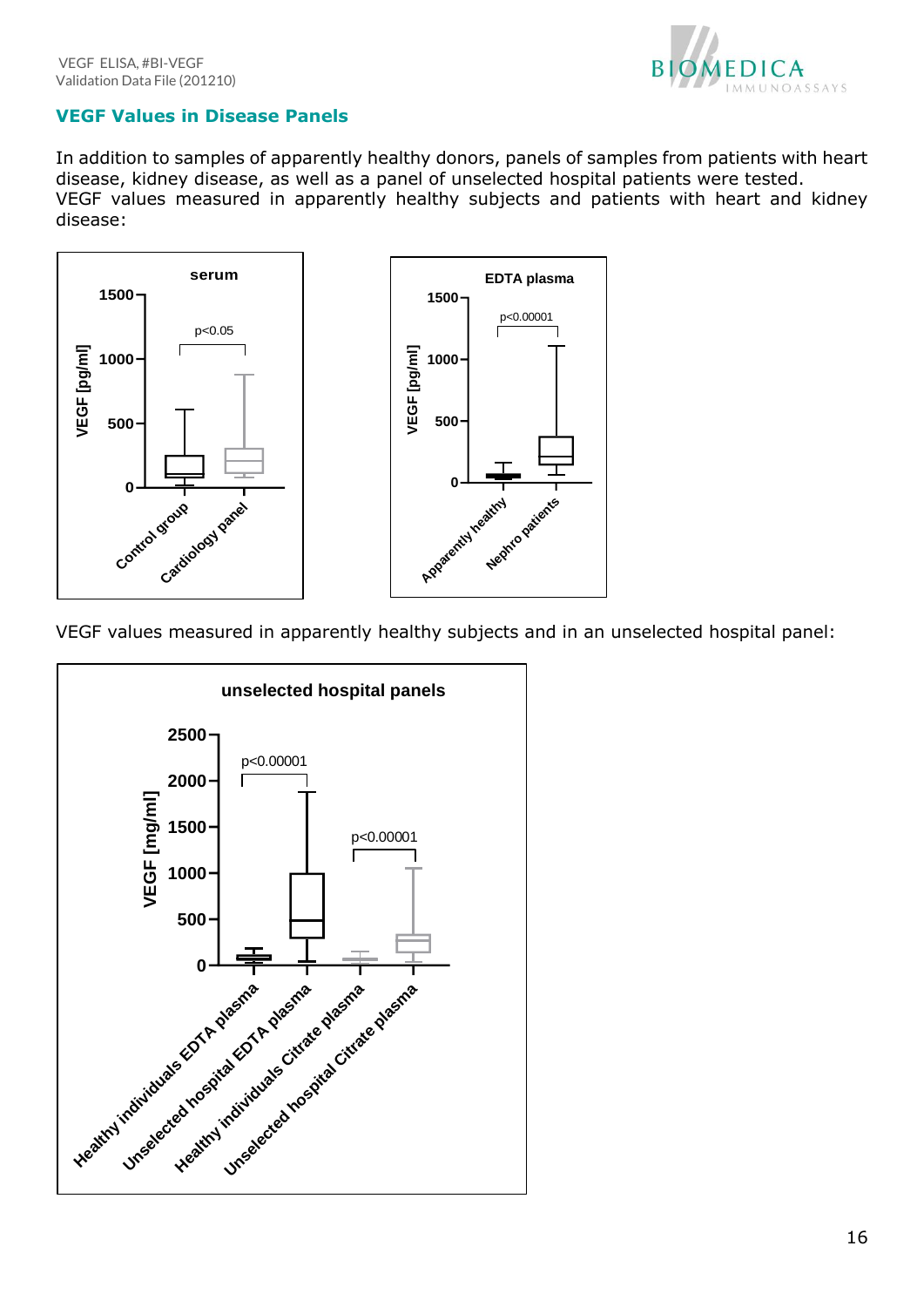

## Summary of the results:

|                                             |    | VEGF [pg/ml] |            |               |  |  |
|---------------------------------------------|----|--------------|------------|---------------|--|--|
| <b>Samples / Matrix</b>                     | n  | Mean         | Range      | <b>Median</b> |  |  |
| Controls<br>Serum                           | 17 | 181          | 17-609     | 105           |  |  |
| <b>HD NHYA 3, 4,</b><br>Serum               | 22 | 268          | 82-881     | 210           |  |  |
| Apparently healthy<br>EDTA plasma           | 22 | 66           | 29-164     | 59            |  |  |
| Nephro Panel<br>EDTA plasma                 | 32 | 287          | 63-1110    | 212           |  |  |
| Apparently healthy<br>EDTA plasma           | 51 | 88           | 29-182     | 77            |  |  |
| Unselected hospital panel<br>EDTA plasma    | 18 | 628          | 45-1878    | 486           |  |  |
| Apparently healthy<br>Citrate plasma        | 33 | 66           | $21 - 152$ | 62            |  |  |
| Unselected hospital panel<br>Citrate plasma | 12 | 302          | 37-1054    | 302           |  |  |

## <span id="page-16-0"></span>**MATRIX COMPARISON**

To assess whether all tested matrices behave the same way Vascular Endothelial Growth Factor (VEGF) was measured in serum, EDTA plasma, and citrate plasma samples prepared from 23 apparently healthy donors. Each individual donated blood in all tested sample matrices.

|                       |    |      | % Detectable |               |     |
|-----------------------|----|------|--------------|---------------|-----|
| <b>Sample Matrix</b>  | n  | Mean | Range        | <b>Median</b> |     |
| <b>Serum</b>          | 23 | 491  | 130-971      | 540           | 100 |
| <b>EDTA plasma</b>    | 23 | 103  | 47-149       | 111           | 100 |
| <b>Citrate plasma</b> | 23 | 78   | $21 - 152$   | 79            | 100 |

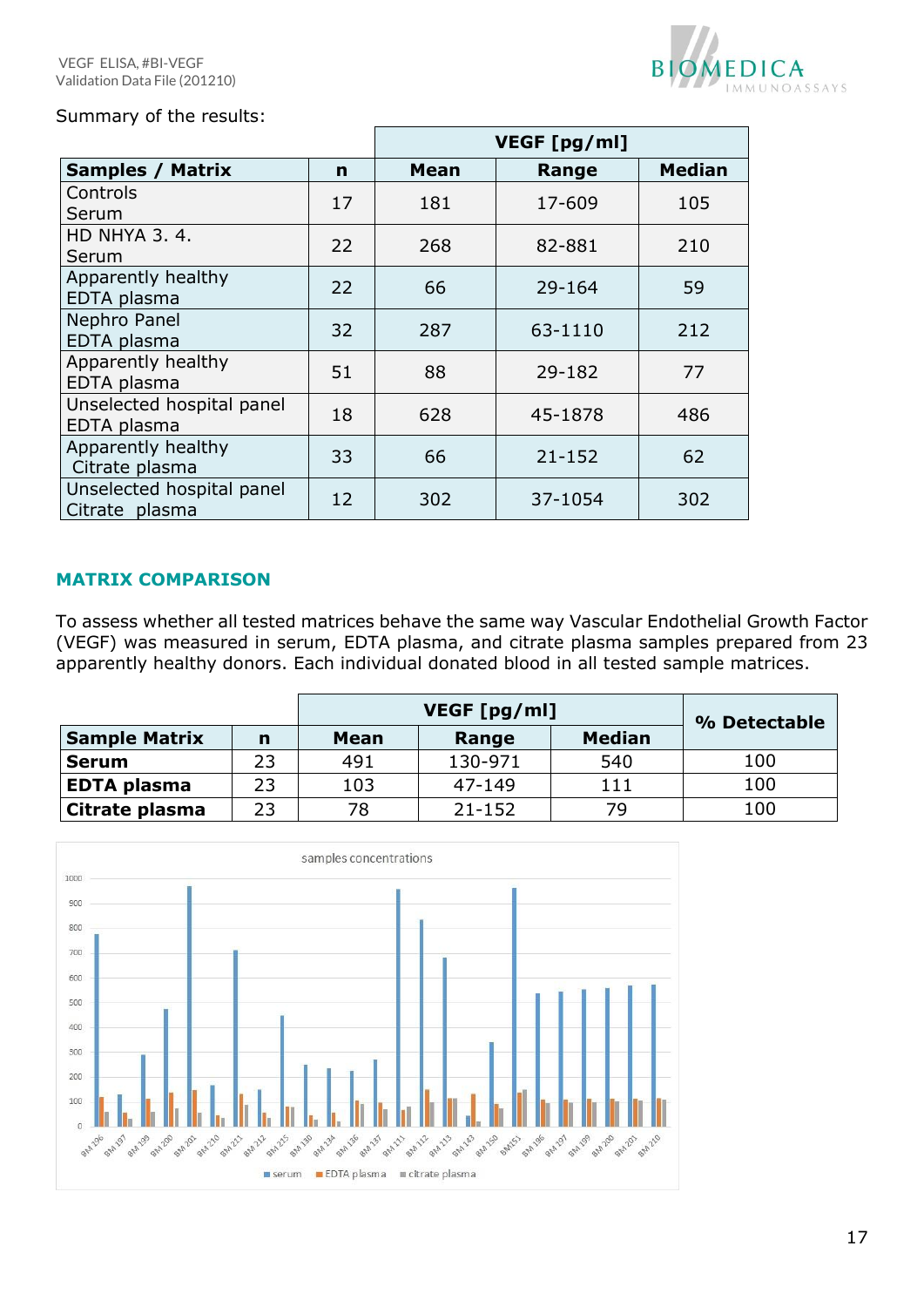

# <span id="page-17-0"></span>**Measurement of Human VEGF in Urine Samples**

Aseptically collect the first urine of the day (mid-stream), voided directly into a sterile container. Centrifuge to remove particles, assay immediately or aliquot and store at -25°C or lower. Urine samples were not normalized to creatinine values.

| <b>Sample Matrix Urine</b>  | VEGF [pg/ml] |
|-----------------------------|--------------|
| Donor 1. Apparently healthy | 171          |
| Donor 2. Apparently healthy | 267          |
| Donor 3. Apparently healthy | 158          |
| Donor 4. Kidney disease     | 372          |
| Donor 5. Kidney disease     | 265          |
| Donor 6. Kidney disease     | 312          |
| Donor 7. Kidney disease     | 343          |

Acccuracy: Data showing % recovery of recombinant VEGF in human urine samples:

|                | VEGF [pg/ml]     |               |            |  |
|----------------|------------------|---------------|------------|--|
| ID             | <b>Reference</b> | $+1000$ pg/ml | % Recovery |  |
| U1             | 372              | 1355          | 117        |  |
| U <sub>2</sub> | 265              | 1272          | 114        |  |
| U3             | 312              | 1348          | 119        |  |
| U4             | 343              | 1359          | 119        |  |
| U <sub>5</sub> | 171              | 1425          | 134        |  |
| U6             | 267<br>1246      |               | 111        |  |
|                |                  | Mean $R[\%]$  | 119        |  |

# **Dilution linearity, parallelism**

Data showing dilution linearity of recombinant VEGF in human urine samples:

|                  | VEGF [pg/ml] |       |                      | R [%]   |         |
|------------------|--------------|-------|----------------------|---------|---------|
| <b>Sample ID</b> | <b>Ref</b>   | $1+1$ | $1+3$                | $1 + 1$ | $1 + 3$ |
|                  | 1219         | 646   | 298                  | 106     | 98      |
| J2               | 1129         | 596   | 319                  | 106     | 113     |
|                  |              |       | <b>Mean R</b><br>[%] | 106     | 105     |

Data showing dilution linearity of endogenous VEGF in human urine samples:

| <b>Sample ID</b> | VEGF [pg/ml]     | R [%]      |    |
|------------------|------------------|------------|----|
|                  | <b>Reference</b> | $1 + 1$    |    |
| U1               | 372              | 175        | 94 |
| U <sub>2</sub>   | 265              | 116        | 87 |
| U3               | 312              | 109        | 70 |
| U4               | 343              | 141        | 82 |
| U5               | 171              | 78         | 91 |
| U6               | 267              | 112        | 84 |
|                  |                  | Mean R [%] | 85 |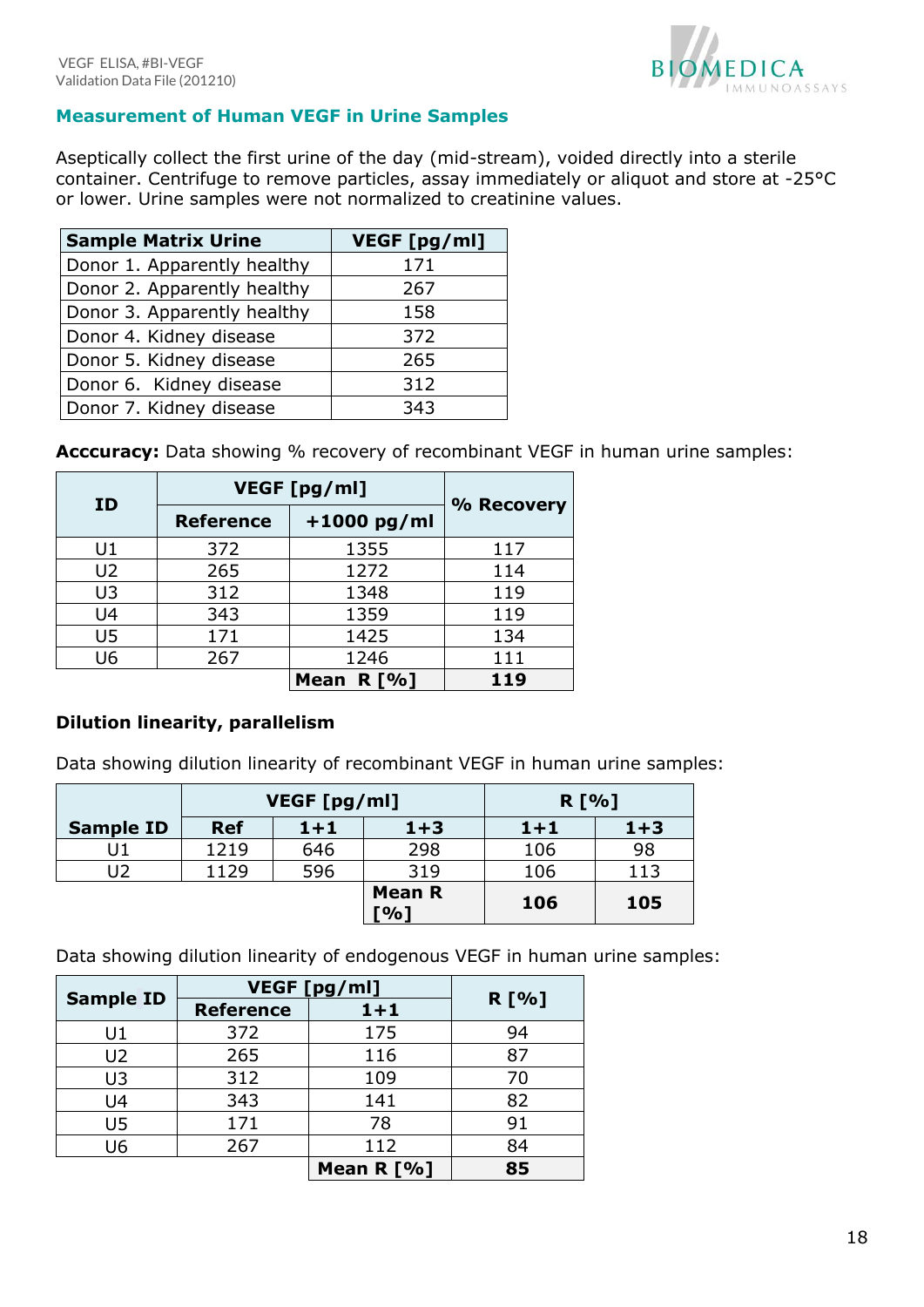

Competition experiments were carried out by pre-incubating human urine samples containing endogenous VEGF with an excess of capture antibody (AB). The concentration measured in this mixture was then compared to a reference value, which was obtained from the same sample without the pre-incubation step. Mean competition in urine samples was 99%.

|                  | VEGF [pg/ml]     |            |       |
|------------------|------------------|------------|-------|
| <b>Sample ID</b> | <b>Reference</b> | $+AB$      | R [%] |
| U1               | 372              |            | 100   |
| U <sub>2</sub>   | 265              |            | 100   |
| U3               | 312              | 13.6       | 96    |
| U4               | 343              | 3.9        | 99    |
| U5               | 171              |            | 100   |
| U6               | 267              |            | 100   |
|                  |                  | Mean R [%] | 99    |

Competition of endogenous signal:

# <span id="page-18-0"></span>**Measurment of Human VEGF in Cell Culture Supernatants (CCS)**

Two human breast cancer cell lines MDA-MB-231, MCF-7 and a human macrophage cell line 4TL9.R were cultured in DMEM/Ham's F12 and RPMI, respectively, and supplemented with 10% fetal bovine serum and 1% penicillin/streptomycin. Cells were grown in a humidified atmosphere of 95% air and 5%  $CO<sub>2</sub>$  for 48 hours. Aliquots of the cell culture supernatants were removed, centrifuged to remove particles, and assayed for levels of human VEGF.

| <b>Sample Matrix CCS</b>   | VEGF [pg/ml] |
|----------------------------|--------------|
| CCS - MDA-MB-231           | 150          |
| CCS - MCF-7                | 699          |
| $CCS - 4TL9.R$             | 788          |
| DM-F-12 (with supplements) |              |
| RPMI (with supplements)    |              |

## **Accuracy**

Recombinant VEGF was spiked into samples by using STD7 (1000pg/ml). Two concentration levels were generated.

| <b>CCS</b><br>ID |       |                  | VEGF [pg/ml] | R [%]        |     |     |
|------------------|-------|------------------|--------------|--------------|-----|-----|
|                  |       | <b>Reference</b> | 500          | 125          | 500 | 125 |
| MDA-MB-231       | CCS#1 | 150              | 570          | 232          | 99  | 81  |
| MCF-7            | CCS#2 | 699              | 793          | 703          | 89  | 74  |
|                  |       |                  |              | Mean $R$ [%] | 94  | 77  |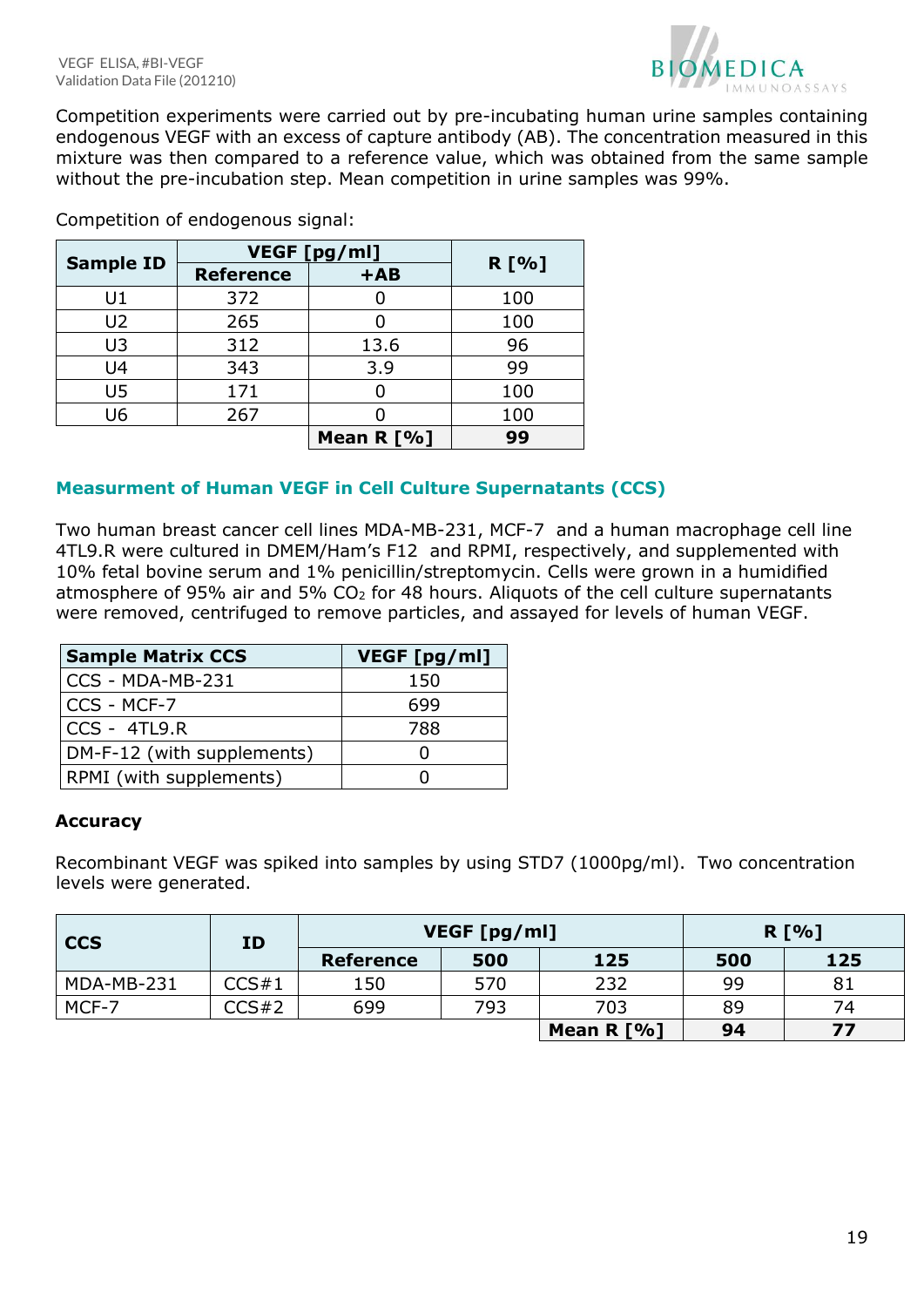

# **Dilution linearity**

Dilution linearity of recombinant analyte of cell culture supernatants.

Samples were spiked with STD 7 (1000pg/ml, +500pg/ml) and diluted with dilution medium (ASYBUF).

| <b>CCS</b><br><b>ID</b> |       | VEGF [pg/ml] |         |         |            | % Recovery |         |       |
|-------------------------|-------|--------------|---------|---------|------------|------------|---------|-------|
|                         |       | <b>Ref</b>   | $1 + 1$ | $1 + 3$ | $1+7$      | $1 + 1$    | $1 + 3$ | $1+7$ |
| MDA-MB-231              | CCS#1 | 570          | 286     | 137     | 73         | 100        | 96      | 102   |
| MCF-7                   | CCS#2 | 793          | 421     | 196     | 108        | 106        | 99      | 109   |
|                         |       |              |         |         | Mean R [%] | 103        | 98      | 105   |

Dilution linearity of endogenous analyte was tested in conditioned media (48h) of MCF7 and MDA 231 cell lines. Dilution medium is assay buffer .

| <b>CCS</b> | VEGF [pg/ml] |            |         | % Recovery |            |         |         |       |
|------------|--------------|------------|---------|------------|------------|---------|---------|-------|
|            | ID           | <b>Ref</b> | $1 + 1$ | $1 + 3$    | $1+7$      | $1 + 1$ | $1 + 3$ | $1+7$ |
| MDA-MB-231 | CCS#1        | 150        | 66      | 41         | 22         | 89      | 110     | 119   |
| MCF-7      | CCS#2        | 699        | 344     | 189        | 94         | 98      | 108     | 108   |
|            |              |            |         |            | Mean R [%] | 93      | 109     | 114   |

## **Competition of VEGF in cell culture supernatants**

Competition experiments were carried out by pre-incubating human cell culture supernatnant samples containing endogenous VEGF with an excess of capture antibody (AB). The concentration measured in this mixture was then compared to a reference value, which was obtained from the same sample without the pre-incubation step. Mean competition in cell culture supernatants was 93%.

Calculated according to calibration curve prepared from ELISA s standards:

| <b>CCS</b><br>ID |       | VEGF (pg/ml) | R [%]        |    |
|------------------|-------|--------------|--------------|----|
|                  |       | <b>Ref</b>   | + CAB        |    |
| MDA-MB-231       | CCS#1 | 150          |              | 90 |
| MCF-7            | CCS#2 | 699          |              |    |
|                  |       |              | Mean $R$ [%] | 93 |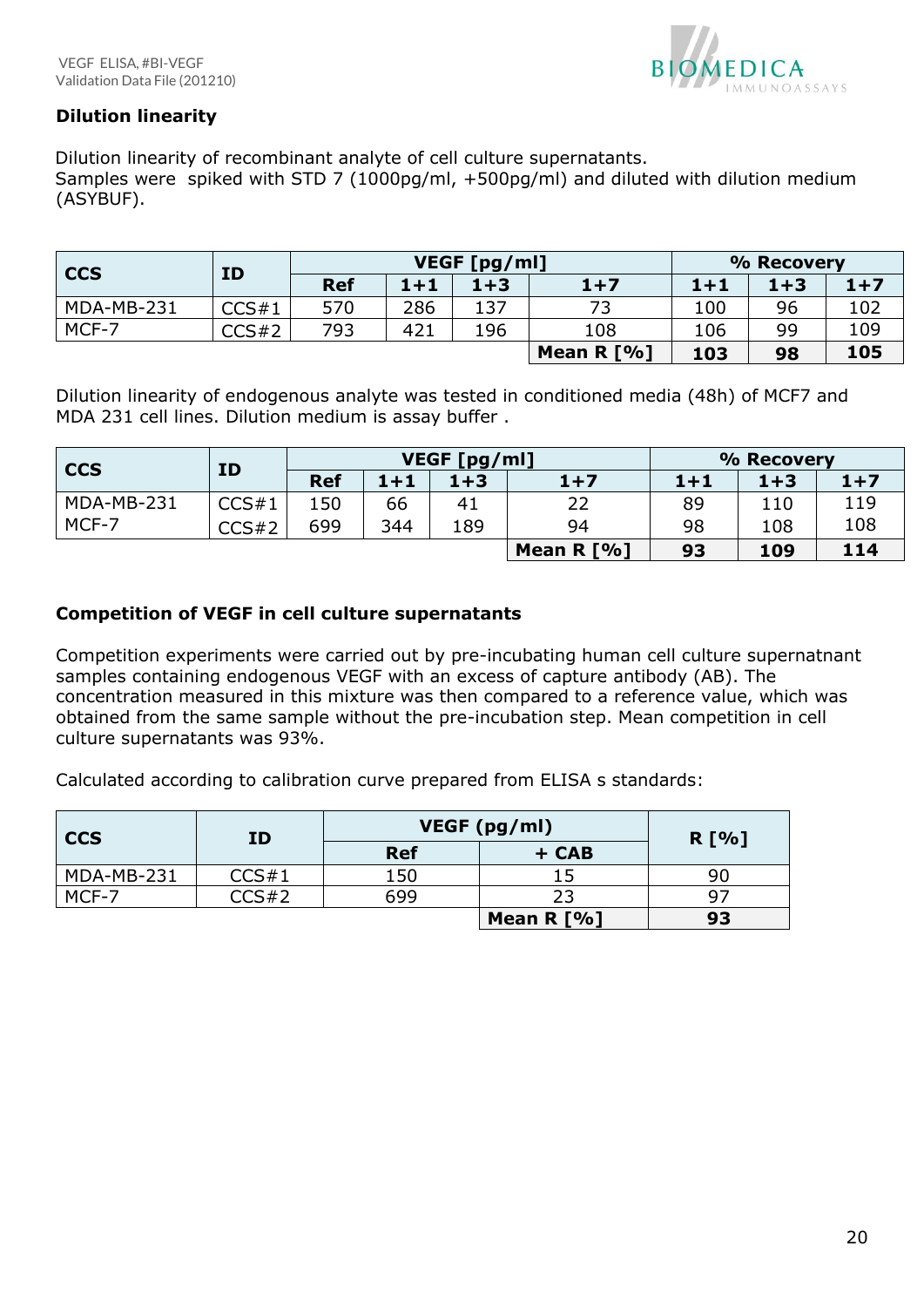

# <span id="page-20-0"></span>**COMPARISON with another Human VEGF ELISA assay**

# <span id="page-20-1"></span>**Assay Characteristics of two different human VEGF ELISA assays**

|                                                      | <b>BIOMEDICA</b>                                                                                                                                                                                                       | <b>Another MANUFACTURER</b>                                                                                                                                        |
|------------------------------------------------------|------------------------------------------------------------------------------------------------------------------------------------------------------------------------------------------------------------------------|--------------------------------------------------------------------------------------------------------------------------------------------------------------------|
| <b>Method</b>                                        | Sandwich ELISA<br>Streptavidin-HRPO/TMB,<br>12x8-well detachable strips                                                                                                                                                | Sandwich ELISA<br>HRPO/TMB,<br>12x8-well detachable strips                                                                                                         |
| <b>Sample type</b>                                   | Serum, EDTA plasma, citrate<br>plasma, cell culture supernatants,<br>urine                                                                                                                                             | Serum, plasma, cell culture<br>supernates                                                                                                                          |
| <b>Sample</b><br>volume                              | 10 µl sample / well                                                                                                                                                                                                    | 100 µl (serum/plasma) / well<br>200 µl (cell culture) / well                                                                                                       |
| <b>Assay time</b>                                    | 2 h / 1 h / 1 h / 30 min                                                                                                                                                                                               | 2 h / 2 h / 30 min                                                                                                                                                 |
| <b>Assay range</b>                                   | $0 - 2000$ pg/ml<br>(0 / 31.25 / 62.5 / 125 / 250 / 500<br>/ 1000 / 2000                                                                                                                                               | $0 - 2000$ pg/ml                                                                                                                                                   |
| <b>Sensitivity</b>                                   | LOD: 2.5 pg/ml; LLOQ: 15.6 pg/ml<br>(measurable concentrations in<br>serum AND plasma samples)                                                                                                                         | MDD: 5 pg/ml                                                                                                                                                       |
| <b>Specificity</b>                                   | Assay recognizes recombinant and<br>endogenous (natural) human VEGF<br>including all circulating VEGF<br>isoforms (incl. VEGF <sub>165b</sub> ).                                                                       | Assay recognizes natural and<br>recombinant human VEGF.<br>This assay also recognizes<br>recombinant human<br>$VEGF165b$ .                                         |
| <b>Antibodies</b>                                    | Epitope-mapped antibodies<br>Capture antibody: recombinant<br>VEGF antibody specific for human<br><b>VEGF</b><br>Detection antibody: polyclonal VEGF<br>antibody specific for human VEGF,<br>streptavidin-HRPO-labeled | Capture antibody:<br>monoclonal antibody specific<br>for human VEGF<br>Detection antibody:<br>polyclonal VEGF antibody<br>specific for human VEGF,<br>HRPO-labeled |
| <b>Standard</b><br>matrix                            | Serum based matrix containing<br>recombinant VEGF <sub>165</sub><br>8 ready to use standards,<br>lyophilized                                                                                                           | Protein based matrix<br>containing recombinant<br>VEGF <sub>165</sub><br>1 stock standard, lyophilized                                                             |
| <b>Values of</b><br>apparently<br>healthy<br>samples | Serum median (n=23):<br>491 pg/ml<br>100 % detectable<br>EDTA-plasma mean (n=23):<br>$103$ pg/ml<br>100 % detectable                                                                                                   | Serum median (n=37):<br>$220$ pg/ml<br>100 % detectable<br>EDTA-plasma mean (n=37):<br>$61$ pg/ml<br>24 % detectable                                               |
| <b>Controls</b>                                      | 2 controls (high and low) included                                                                                                                                                                                     | Not included                                                                                                                                                       |
| <b>Validation</b>                                    | According to FDA/ICH/EMEA<br>guidelines                                                                                                                                                                                | Not indicated                                                                                                                                                      |
| <b>Use</b>                                           | <b>RUO</b>                                                                                                                                                                                                             | <b>RUO</b>                                                                                                                                                         |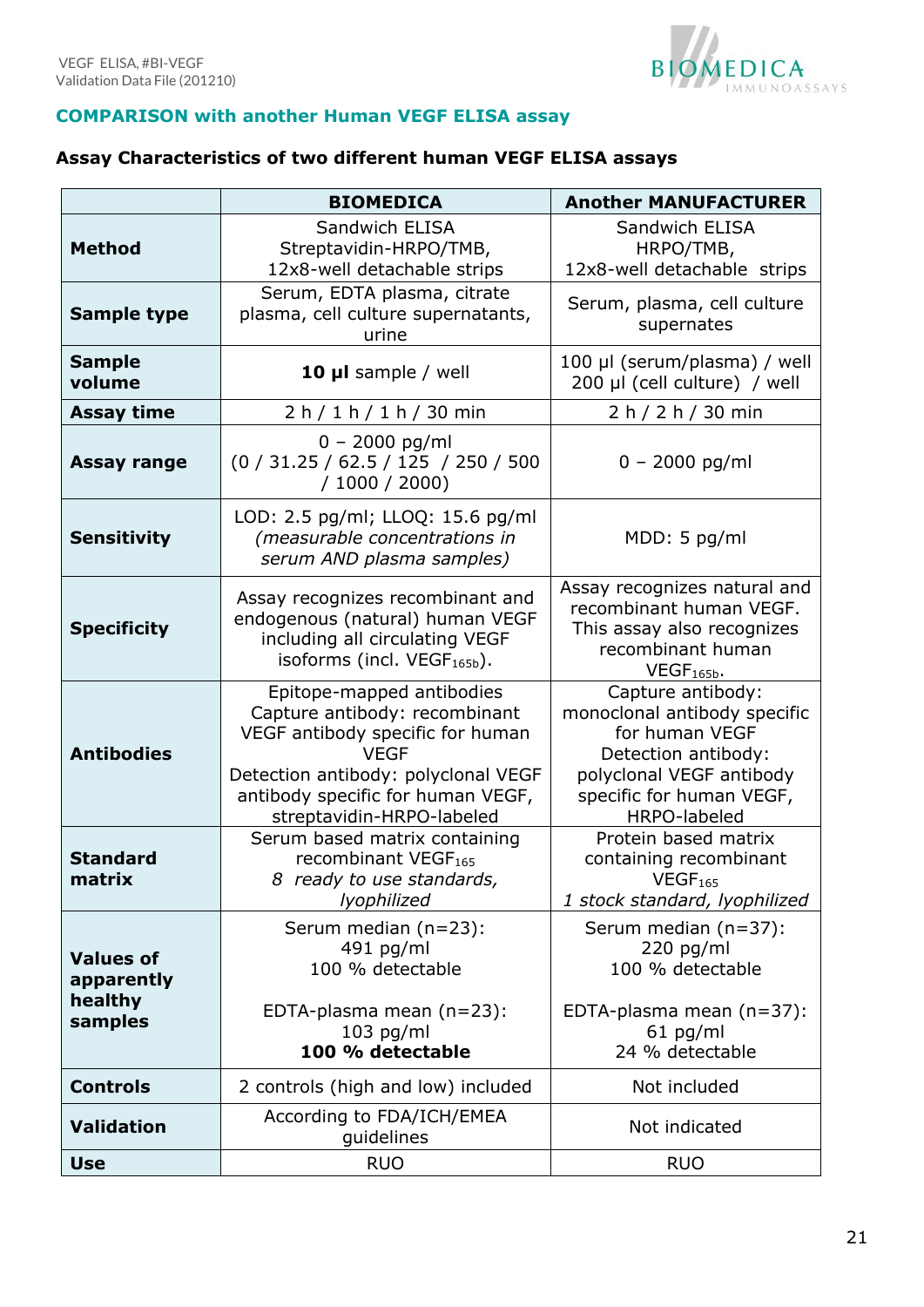

## **Comparison of human sample concentrations measured with different human VEGF ELISA Assays**

The Biomedica human VEGF ELISA kit (Cat. No. BI-VEGF) was compared with an ELISA kit from another manufacturer. The same panel of samples, consisting of 46 samples (healthy and diseased), were tested.

| Pearson coefficient | 0.979   |
|---------------------|---------|
| P value             | 0.00001 |
| P value summary     | ****    |

## **Conclusion – Comparison between two VEGF ELISA assays**

The two commercial ELISA kits tested in the present experiment yielded different absolute values of VEGF in the same serum and plasma samples. Overall the correlation between both kits is very high. The standards in the Biomedica #BI-VEGF kit contain human serum to minimize matrix differences between samples and standards.

- a) Apparently healthy EDTA plasma samples (n=12) with the Biomedica ELISA are approximately 2-2.5 x higher than in other assay.
- b) Apparently healthy serum samples (n=8) with the Biomedica ELISA are approximately 1.5 x higher than in other assay.
- c) Excellent correlation for human serum and plasma samples (healthy and diseased): Pearson correlation coefficient  $R = 0.979$ ,  $p < 0.00001$
- d) Cell culture supernatants (n=2): Biomedica and other assay show nearly identical pg/ml concentrations (read-out Biomedica standard curve with standard curve-cell culture from the other manufacturer – following instuctions for use)
- e) Concentrations obtained in both kits were converted to approximate NIBSC/WHO 02/286 units. Their comparison shows that Biomedica human VEGF values (U/ml) are approximately 0.5 fold higher for serum samples and 0.7 - 0.8 higher fold for EDTA plasma samples – when compared with other assay.

|                 | <b>ALL SAMPLES</b><br>$n = 46$ |                               |              |  |  |
|-----------------|--------------------------------|-------------------------------|--------------|--|--|
|                 |                                |                               |              |  |  |
|                 | Sample ID                      | <b>Biomedica</b><br>(BI-VEGF) | Other        |  |  |
| <u>Cohorts:</u> |                                | VEGF [pg/ml]                  | VEGF [pg/ml] |  |  |
| Apparently      | AH <sub>s1</sub>               | 368                           | 333          |  |  |
| healhty         | AH <sub>s2</sub>               | 723                           | 413          |  |  |
| (AH)            | AH <sub>s3</sub>               | 236                           | 185          |  |  |
| samples         | AH <sub>s4</sub>               | 836                           | 541          |  |  |
|                 | AH <sub>s5</sub>               | 360                           | 297          |  |  |
|                 | AH <sub>s6</sub>               | 265                           | 230          |  |  |
|                 | AH <sub>s7</sub>               | 263                           | 190          |  |  |

Table showing human VEGF concentrations measured with the Biomedica human VEGF ELISA and a human VEGF ELISA assay from another manufacturer: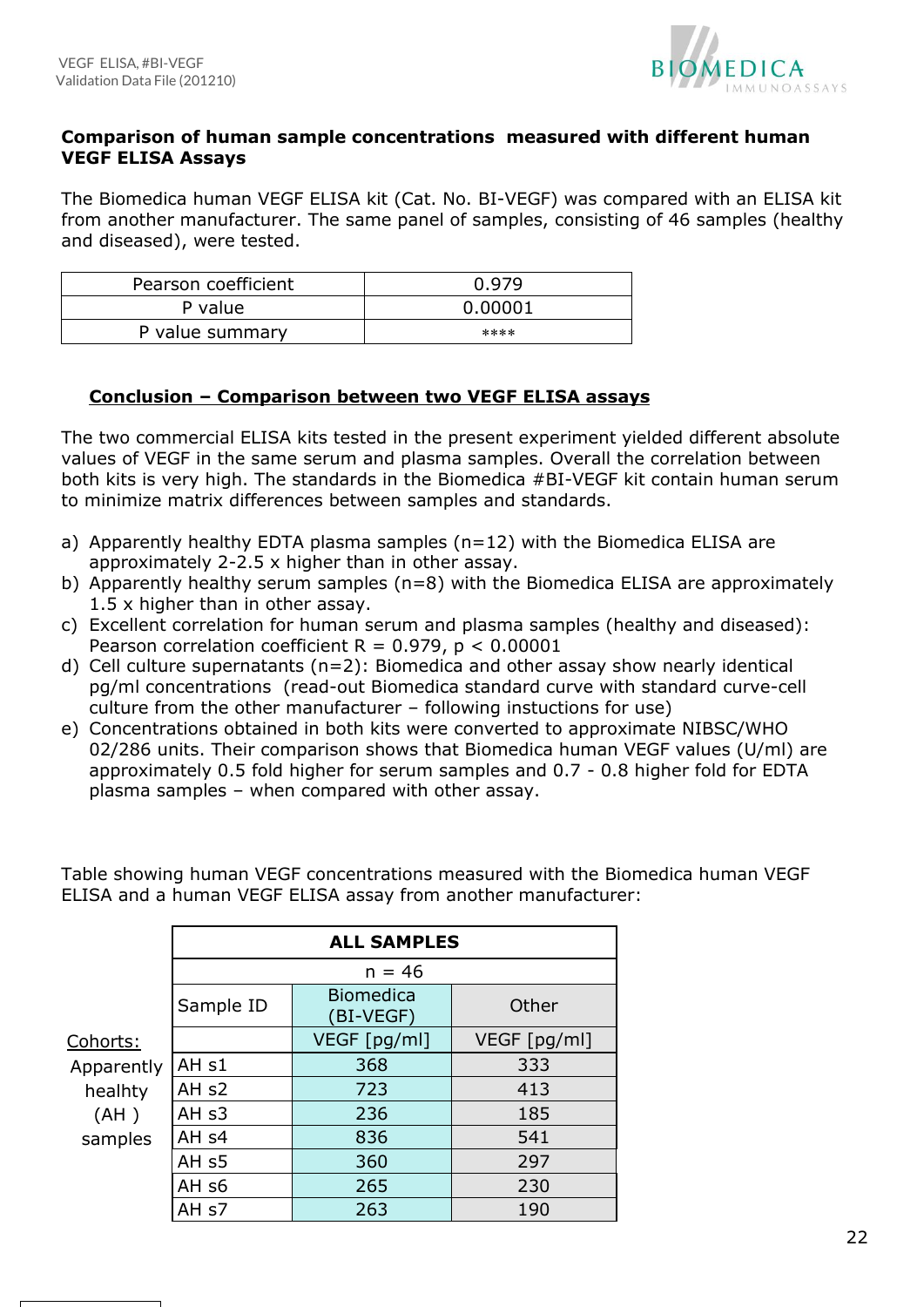

|                |                   | p value        | < 0.00001 |
|----------------|-------------------|----------------|-----------|
|                |                   | <b>Pearson</b> | 0.979     |
|                | $N$ ep46          | 522            | 252       |
|                | N ep45            | 266            | 105       |
|                | N ep44            | 282            | 108       |
|                | $N$ ep43          | 396            | 132       |
| <b>Samples</b> | N ep42            | 154            | 53        |
| (N)            | N ep41            | 323            | 123       |
| Nephrology     | $N$ ep40          | 311            | 115       |
|                | $N$ ep39          | 107            | 32        |
|                | UHP s38           | 208            | 44        |
|                | UHP s37           | 1862           | 1007      |
|                | UHP s36           | 1368           | 760       |
|                | UHP s35           | 441            | 294       |
|                | UHP cp34          | 259            | 115       |
|                | UHP cp33          | 381            | 197       |
|                | UHP cp32          | 319            | 173       |
|                | UHP ep31          | 1737           | 977       |
|                | UHP ep30          | 181            | 86        |
| samples        | UHP ep29          | 417            | 171       |
| ( UHP )        | UHP ep28          | 411            | 185       |
| panel          | UHP ep27          | 700            | 336       |
| hospital       | UHP ep26          | 291            | 147       |
| Unspecific     | UHP ep25          | 466            | 229       |
|                | AH cp24           | 35             | 15        |
|                | AH cp23           | 34             | 9         |
|                | AH cp22           | 43             | 14        |
|                | AH cp21           | 42             | 17        |
|                | AH ep20           | 180            | 71        |
|                | AH ep19           | 34             | 14        |
|                | AH ep18           | 126            | 58        |
|                | AH ep17           | 42             | 13        |
|                | AH ep16           | 74             | 41        |
|                | AH ep15           | 98             | 36        |
|                | AH ep14           | 97             | 45        |
|                | AH ep13           | 48             | 19        |
|                | AH ep12           | 74             | 36        |
|                | AH ep11           | 76             | 33        |
|                | AH ep10           | 84             | 35        |
|                | AH ep9            | 83             | 37        |
|                | AH <sub>s</sub> 8 | 371            | 331       |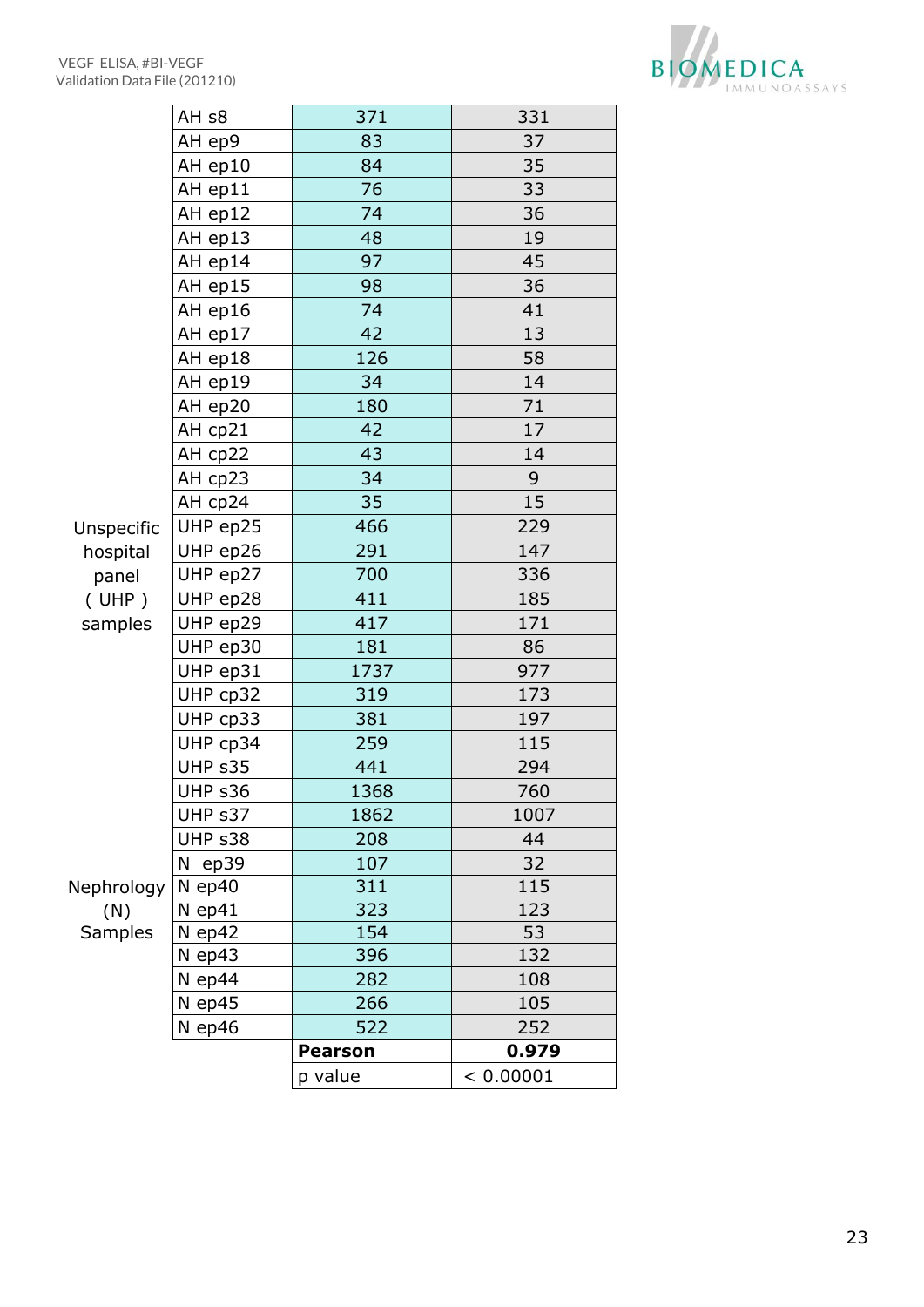



## **Comparison of cell culture supernatant sample concentrations in human breast cancer cell lines measured with different human VEGF ELISA Assays**

The Biomedica VEGF ELISA (#BI-VEGF) was compared with an ELISA kit from another manufacturer.

| <b>Cell Culture Supernatatants (CCS)</b> |                                    |                    |  |  |
|------------------------------------------|------------------------------------|--------------------|--|--|
| $n = 2$                                  |                                    |                    |  |  |
| Sample ID                                | <b>Biomedica</b><br>$($ # BI-VEGF) | <b>Other ELISA</b> |  |  |
|                                          | VEGF [pg/ml]                       | VEGF [pg/ml]       |  |  |
| CCS - MDA-231                            | 121.5                              | 101.8              |  |  |
| CCS - MCF-7                              | 546.2                              | 624.4              |  |  |